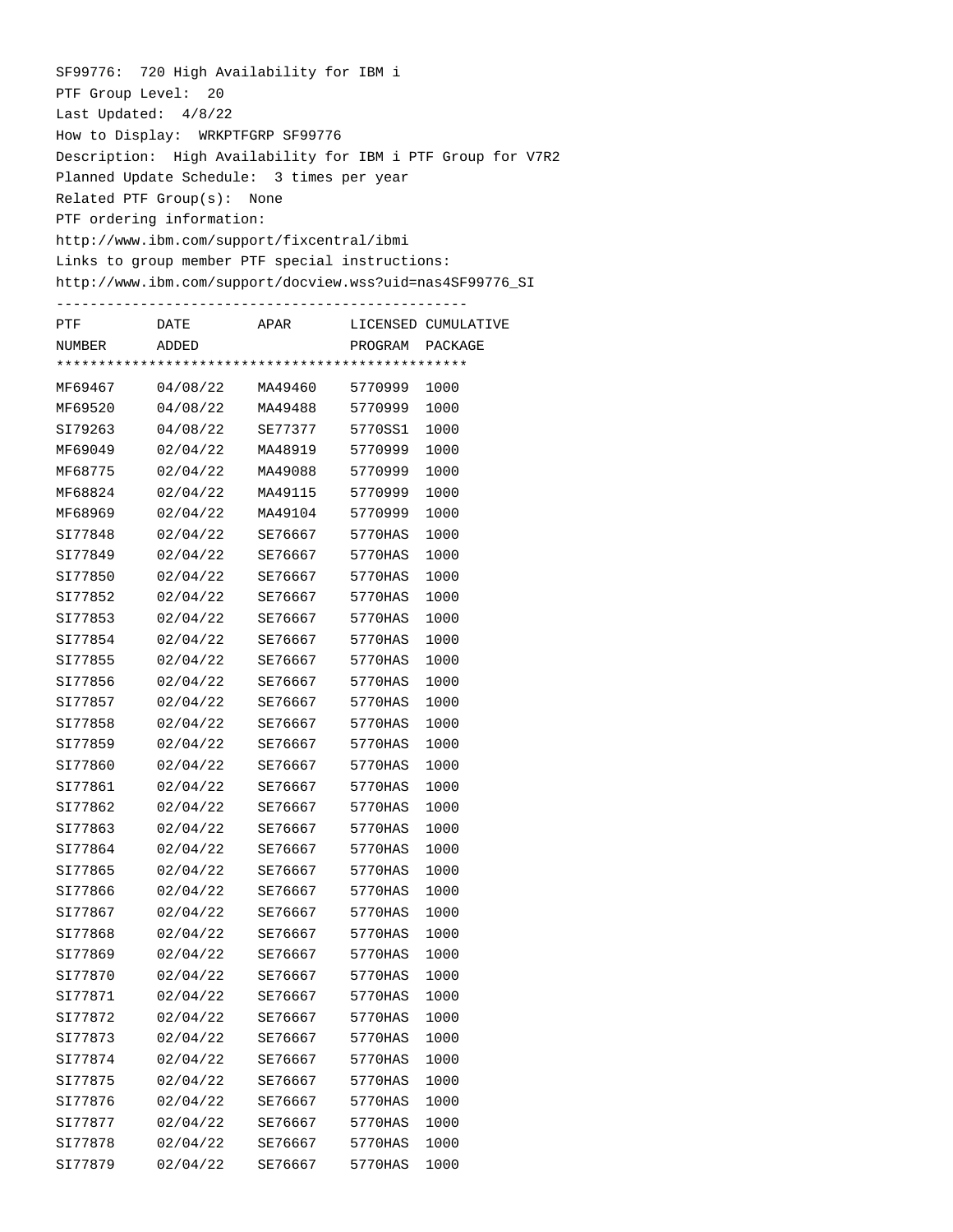| SI77880 | 02/04/22 | SE76667 | 5770HAS | 1000 |
|---------|----------|---------|---------|------|
| SI77881 | 02/04/22 | SE76667 | 5770HAS | 1000 |
| SI77882 | 02/04/22 | SE76667 | 5770HAS | 1000 |
| SI77883 | 02/04/22 | SE76667 | 5770HAS | 1000 |
| SI77884 | 02/04/22 | SE76667 | 5770HAS | 1000 |
| SI77885 | 02/04/22 | SE76667 | 5770HAS | 1000 |
| SI77886 | 02/04/22 | SE76667 | 5770HAS | 1000 |
| SI77887 | 02/04/22 | SE76667 | 5770HAS | 1000 |
| SI77888 | 02/04/22 | SE76667 | 5770HAS | 1000 |
| SI77889 | 02/04/22 | SE76667 | 5770HAS | 1000 |
| SI77890 | 02/04/22 | SE76667 | 5770HAS | 1000 |
| SI77891 | 02/04/22 | SE76667 | 5770HAS | 1000 |
| SI77892 | 02/04/22 | SE76667 | 5770HAS | 1000 |
| SI77893 | 02/04/22 | SE76667 | 5770HAS | 1000 |
| SI77894 | 02/04/22 | SE76667 | 5770HAS | 1000 |
| SI77895 | 02/04/22 | SE76667 | 5770HAS | 1000 |
| SI77896 | 02/04/22 | SE76667 | 5770HAS | 1000 |
| SI77897 | 02/04/22 | SE76667 | 5770HAS | 1000 |
| SI77845 | 02/04/22 | SE76663 | 5770HAS | 1000 |
| SI77846 | 02/04/22 | SE76667 | 5770HAS | 1000 |
| SI77847 | 02/04/22 | SE76667 | 5770HAS | 1000 |
| SI76839 | 02/04/22 | SE75910 | 5770SS1 | 1000 |
| SI77189 | 02/04/22 | SE75897 | 5770SS1 | 1000 |
| SI77547 | 02/04/22 | SE76387 | 5770SS1 | 1000 |
| SI77556 | 02/04/22 | SE76504 | 5770SS1 | 1000 |
| SI77789 | 02/04/22 | SE76664 | 5770SS1 | 1000 |
| SI66968 | 02/04/22 | SE68852 | 5770SS1 | 8249 |
| SI69648 | 02/04/22 | SE70773 | 5770SS1 | 9297 |
| SI78083 | 02/04/22 | SE75136 | 5770SS1 | 1000 |
| SI78543 | 02/04/22 | SE77074 | 5770SS1 | 1000 |
| SI78581 | 02/04/22 | SE77105 | 5770SS1 | 1000 |
| SI74011 | 02/04/22 | SE74167 | 5770SS1 | 1000 |
| SI76764 | 02/04/22 | SE75871 | 5770SS1 | 1000 |
| SI76816 | 02/04/22 | SE75845 | 5770SS1 | 1000 |
| MF57697 | 07/07/21 | MA43224 | 5770999 | 4101 |
| MF59977 | 07/07/21 | MA44521 | 5770999 | 5310 |
| MF65579 | 07/07/21 | MA47404 | 5770999 | 9297 |
| MF68614 | 07/07/21 | MA49004 | 5770999 | 1000 |
| SI76585 | 07/07/21 | SE75788 | 5770HAS | 1000 |
| SI76586 | 07/07/21 | SE75788 | 5770HAS | 1000 |
| SI76587 | 07/07/21 | SE75788 | 5770HAS | 1000 |
| SI76588 | 07/07/21 | SE75788 | 5770HAS | 1000 |
| SI76589 | 07/07/21 | SE75788 | 5770HAS | 1000 |
| SI76590 | 07/07/21 | SE75788 | 5770HAS | 1000 |
| SI76591 | 07/07/21 | SE75788 | 5770HAS | 1000 |
| SI76592 | 07/07/21 | SE75788 | 5770HAS | 1000 |
| SI76593 | 07/07/21 | SE75788 | 5770HAS | 1000 |
| SI76594 | 07/07/21 | SE75788 | 5770HAS | 1000 |
| SI76595 | 07/07/21 | SE75788 | 5770HAS | 1000 |
| SI76596 | 07/07/21 | SE75788 | 5770HAS | 1000 |
| SI76597 | 07/07/21 | SE75788 | 5770HAS | 1000 |
| SI76598 | 07/07/21 | SE75788 | 5770HAS | 1000 |
| SI76599 | 07/07/21 | SE75788 | 5770HAS | 1000 |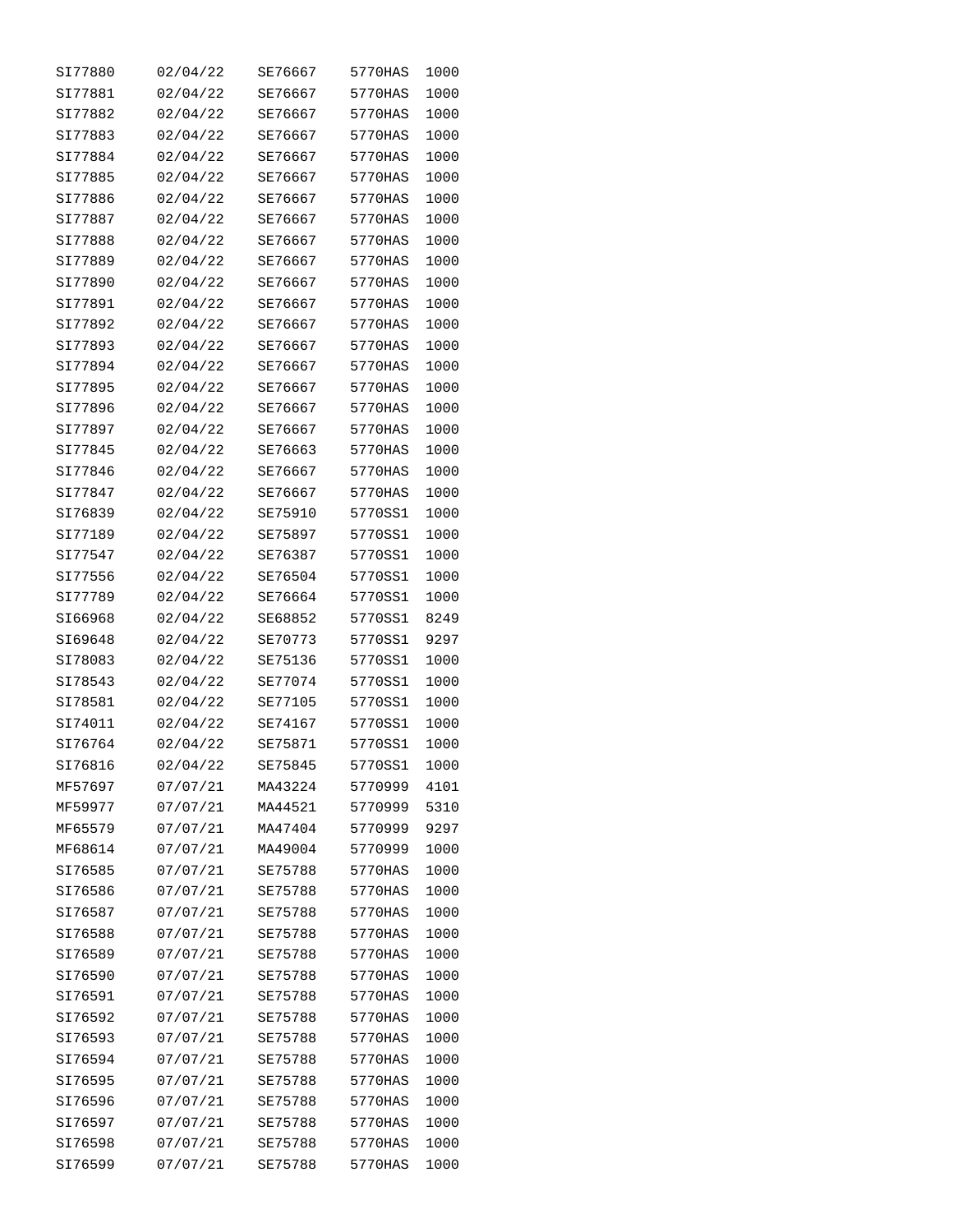| SI76600 | 07/07/21 | SE75788 | 5770HAS | 1000 |
|---------|----------|---------|---------|------|
| SI76601 | 07/07/21 | SE75788 | 5770HAS | 1000 |
| SI76602 | 07/07/21 | SE75788 | 5770HAS | 1000 |
| SI76603 | 07/07/21 | SE75788 | 5770HAS | 1000 |
| SI76604 | 07/07/21 | SE75788 | 5770HAS | 1000 |
| SI76605 | 07/07/21 | SE75788 | 5770HAS | 1000 |
| SI76606 | 07/07/21 | SE75788 | 5770HAS | 1000 |
| SI76607 | 07/07/21 | SE75788 | 5770HAS | 1000 |
| SI76608 | 07/07/21 | SE75788 | 5770HAS | 1000 |
| SI76609 | 07/07/21 | SE75788 | 5770HAS | 1000 |
| SI76610 | 07/07/21 | SE75788 | 5770HAS | 1000 |
| SI76611 | 07/07/21 | SE75788 | 5770HAS | 1000 |
| SI76612 | 07/07/21 | SE75788 | 5770HAS | 1000 |
| SI76613 | 07/07/21 | SE75788 | 5770HAS | 1000 |
| SI76614 | 07/07/21 | SE75788 | 5770HAS | 1000 |
| SI76615 | 07/07/21 | SE75788 | 5770HAS | 1000 |
| SI76616 | 07/07/21 | SE75788 | 5770HAS | 1000 |
| SI76565 | 07/07/21 | SE75787 | 5770HAS | 1000 |
| SI76566 | 07/07/21 | SE75788 | 5770HAS | 1000 |
| SI76567 | 07/07/21 | SE75788 | 5770HAS | 1000 |
| SI76568 | 07/07/21 | SE75788 | 5770HAS | 1000 |
| SI76569 | 07/07/21 | SE75788 | 5770HAS | 1000 |
| SI76570 | 07/07/21 | SE75788 | 5770HAS | 1000 |
| SI76571 | 07/07/21 | SE75788 | 5770HAS | 1000 |
| SI76572 | 07/07/21 | SE75788 | 5770HAS | 1000 |
| SI76573 | 07/07/21 | SE75788 | 5770HAS | 1000 |
| SI76574 | 07/07/21 | SE75788 | 5770HAS | 1000 |
| SI76575 | 07/07/21 | SE75788 | 5770HAS | 1000 |
| SI76576 | 07/07/21 | SE75788 | 5770HAS | 1000 |
| SI76577 | 07/07/21 | SE75788 | 5770HAS | 1000 |
| SI76578 | 07/07/21 | SE75788 | 5770HAS | 1000 |
| SI76579 | 07/07/21 | SE75788 | 5770HAS | 1000 |
| SI76580 | 07/07/21 | SE75788 | 5770HAS | 1000 |
| SI76581 | 07/07/21 | SE75788 | 5770HAS | 1000 |
| SI76582 | 07/07/21 | SE75788 | 5770HAS | 1000 |
| SI76583 | 07/07/21 | SE75788 | 5770HAS | 1000 |
| SI76584 | 07/07/21 | SE75788 | 5770HAS | 1000 |
| SI76265 | 07/07/21 | SE75533 | 5770SS1 | 1000 |
| SI76424 | 07/07/21 | SE75568 | 5770SS1 | 1000 |
| SI76554 | 07/07/21 | SE75766 | 5770SS1 | 1000 |
| SI75927 | 07/07/21 | SE75252 | 5770SS1 | 1000 |
| SI76211 | 07/07/21 | SE74751 | 5770SS1 | 1000 |
| SI76675 | 07/07/21 | SE75771 | 5770SS1 | 1000 |
| MF62025 | 04/09/21 | MA45593 | 5770999 | 6306 |
| MF62993 | 04/09/21 | MA46080 | 5770999 | 7068 |
| MF63982 | 04/09/21 | MA46512 | 5770999 | 8032 |
| MF65060 | 04/09/21 | MA47126 | 5770999 | 8249 |
| MF65877 | 04/09/21 | MA47587 | 5770999 | 9297 |
| MF66390 | 04/09/21 | MA47823 | 5770999 | 9297 |
| MF66602 | 04/09/21 | MA47948 | 5770999 | 0114 |
| MF67696 | 04/09/21 | MA48550 | 5770999 | 1084 |
| MF68298 | 04/09/21 | MA48847 | 5770999 | 1000 |
| MF57807 | 04/09/21 | MA43302 | 5770999 | 4101 |
|         |          |         |         |      |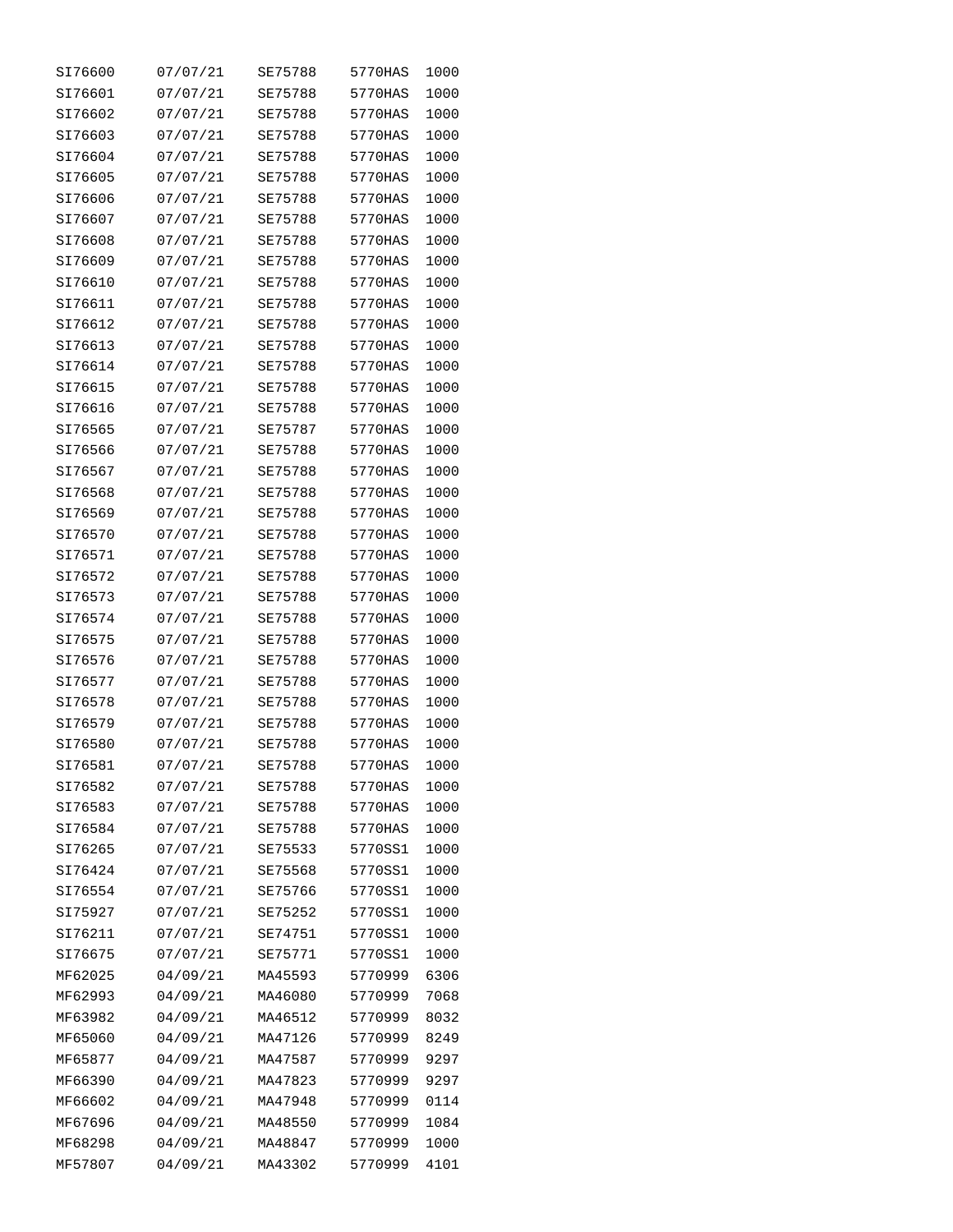| MF58694 | 04/09/21 | MA43826 | 5770999 | 4276 |
|---------|----------|---------|---------|------|
| MF60722 | 04/09/21 | MA44937 | 5770999 | 6127 |
| MF61317 | 04/09/21 | MA45246 | 5770999 | 6127 |
| SI75496 | 04/09/21 | SE75168 | 5770HAS | 1000 |
| SI75497 | 04/09/21 | SE75168 | 5770HAS | 1000 |
| SI75498 | 04/09/21 | SE75168 | 5770HAS | 1000 |
| SI75499 | 04/09/21 | SE75168 | 5770HAS | 1000 |
| SI75500 | 04/09/21 | SE75168 | 5770HAS | 1000 |
| SI75501 | 04/09/21 | SE75168 | 5770HAS | 1000 |
| SI75502 | 04/09/21 | SE75168 | 5770HAS | 1000 |
| SI75503 | 04/09/21 | SE75168 | 5770HAS | 1000 |
| SI75504 | 04/09/21 | SE75168 | 5770HAS | 1000 |
| SI75505 | 04/09/21 | SE75168 | 5770HAS | 1000 |
| SI75506 | 04/09/21 | SE75168 | 5770HAS | 1000 |
| SI75507 | 04/09/21 | SE75168 | 5770HAS | 1000 |
| SI75508 | 04/09/21 | SE75168 | 5770HAS | 1000 |
| SI75509 | 04/09/21 | SE75168 | 5770HAS | 1000 |
| SI75510 | 04/09/21 | SE75168 | 5770HAS | 1000 |
| SI75511 | 04/09/21 | SE75168 | 5770HAS | 1000 |
| SI75512 | 04/09/21 | SE75168 | 5770HAS | 1000 |
| SI75513 | 04/09/21 | SE75168 | 5770HAS | 1000 |
| SI75514 | 04/09/21 | SE75168 | 5770HAS | 1000 |
| SI75515 | 04/09/21 | SE75168 | 5770HAS | 1000 |
| SI75516 | 04/09/21 | SE75168 | 5770HAS | 1000 |
| SI75517 | 04/09/21 | SE75168 | 5770HAS | 1000 |
| SI75466 | 04/09/21 | SE75118 | 5770HAS | 1000 |
| SI75467 | 04/09/21 | SE75168 | 5770HAS | 1000 |
| SI75468 | 04/09/21 | SE75168 | 5770HAS | 1000 |
| SI75469 | 04/09/21 | SE75168 | 5770HAS | 1000 |
| SI75470 | 04/09/21 | SE75168 | 5770HAS | 1000 |
| SI75471 | 04/09/21 | SE75168 | 5770HAS | 1000 |
| SI75472 | 04/09/21 | SE75168 | 5770HAS | 1000 |
| SI75473 | 04/09/21 | SE75168 | 5770HAS | 1000 |
| SI75474 | 04/09/21 | SE75168 | 5770HAS | 1000 |
| SI75475 | 04/09/21 | SE75168 | 5770HAS | 1000 |
| SI75476 | 04/09/21 | SE75168 | 5770HAS | 1000 |
| SI75477 | 04/09/21 | SE75168 | 5770HAS | 1000 |
| SI75478 | 04/09/21 | SE75168 | 5770HAS | 1000 |
| SI75479 | 04/09/21 | SE75168 | 5770HAS | 1000 |
| SI75480 | 04/09/21 | SE75168 | 5770HAS | 1000 |
| SI75481 | 04/09/21 | SE75168 | 5770HAS | 1000 |
| SI75482 | 04/09/21 | SE75168 | 5770HAS | 1000 |
| SI75483 | 04/09/21 | SE75168 | 5770HAS | 1000 |
| SI75484 | 04/09/21 | SE75168 | 5770HAS | 1000 |
| SI75485 | 04/09/21 | SE75168 | 5770HAS | 1000 |
| SI75486 | 04/09/21 | SE75168 | 5770HAS | 1000 |
| SI75487 | 04/09/21 | SE75168 | 5770HAS | 1000 |
| SI75488 | 04/09/21 | SE75168 | 5770HAS | 1000 |
| SI75489 | 04/09/21 | SE75168 | 5770HAS | 1000 |
| SI75490 | 04/09/21 | SE75168 | 5770HAS | 1000 |
| SI75491 | 04/09/21 | SE75168 | 5770HAS | 1000 |
| SI75492 | 04/09/21 | SE75168 | 5770HAS | 1000 |
| SI75493 | 04/09/21 | SE75168 | 5770HAS | 1000 |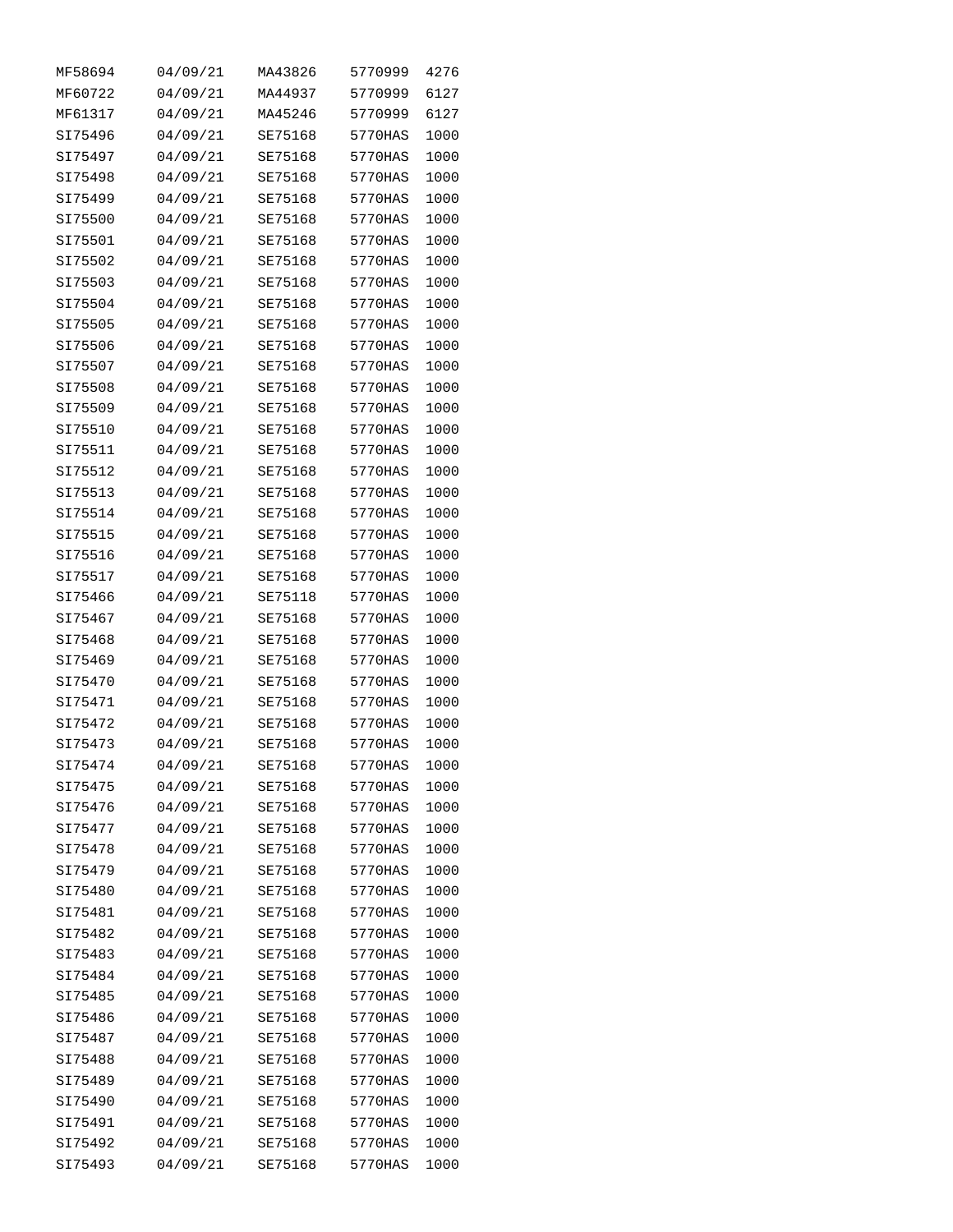| SI75494 | 04/09/21 | SE75168 | 5770HAS | 1000 |
|---------|----------|---------|---------|------|
| SI75495 | 04/09/21 | SE75168 | 5770HAS | 1000 |
| SI75292 | 04/09/21 | SE74778 | 5770SS1 | 1000 |
| SI75341 | 04/09/21 | SE74956 | 5770SS1 | 1000 |
| MF67327 | 01/08/21 | MA48331 | 5770999 | 1084 |
| MF67424 | 01/08/21 | MA48393 | 5770999 | 0296 |
| MF67676 | 01/08/21 | MA48538 | 5770999 | 1084 |
| MF67677 | 01/08/21 | MA48539 | 5770999 | 1084 |
| MF67864 | 01/08/21 | MA48648 | 5770999 | 1084 |
| MF67883 | 01/08/21 | MA48506 | 5770999 | 1084 |
| MF67976 | 01/08/21 | MA47539 | 5770999 | 1084 |
| MF68169 | 01/08/21 | MA48287 | 5770999 | 1084 |
| MF68245 | 01/08/21 | MA48809 | 5770999 | 1084 |
| MF57669 | 01/08/21 | MA43190 | 5770999 | 4101 |
| MF57764 | 01/08/21 | MA43270 | 5770999 | 4101 |
| MF57803 | 01/08/21 | MA43292 | 5770999 | 4101 |
| MF57874 | 01/08/21 | MA43365 | 5770999 | 4101 |
| MF57911 | 01/08/21 | MA43393 | 5770999 | 4101 |
| MF58022 | 01/08/21 | MA43474 | 5770999 | 4101 |
| MF58054 | 01/08/21 | MA43496 | 5770999 | 4101 |
| MF58104 | 01/08/21 | MA43522 | 5770999 | 4101 |
| MF58222 | 01/08/21 | MA43589 | 5770999 | 4101 |
| MF58277 | 01/08/21 | MA43616 | 5770999 | 4101 |
| MF59204 | 01/08/21 | MA44087 | 5770999 | 5135 |
| MF59898 | 01/08/21 | MA44473 | 5770999 | 5310 |
| MF60646 | 01/08/21 | MA44846 | 5770999 | 6127 |
| MF60716 | 01/08/21 | MA44899 | 5770999 | 5310 |
| MF62603 | 01/08/21 | MA45824 | 5770999 | 7068 |
| MF63398 | 01/08/21 | MA46261 | 5770999 | 7290 |
| MF64277 | 01/08/21 | MA46708 | 5770999 | 8032 |
| MF64583 | 01/08/21 | MA46863 | 5770999 | 8249 |
| MF66149 | 01/08/21 | MA47634 | 5770999 | 9297 |
| MF66475 | 01/08/21 | MA47871 | 5770999 | 9297 |
| MF66805 | 01/08/21 | MA47940 | 5770999 | 0114 |
| SI74966 | 01/08/21 | SE74773 | 5770HAS | 1000 |
| SI74967 | 01/08/21 | SE74773 | 5770HAS | 1000 |
| SI74968 | 01/08/21 | SE74773 | 5770HAS | 1000 |
| SI74969 | 01/08/21 | SE74773 | 5770HAS | 1000 |
| SI74971 | 01/08/21 | SE74773 | 5770HAS | 1000 |
| SI74972 | 01/08/21 | SE74773 | 5770HAS | 1000 |
| SI74973 | 01/08/21 | SE74773 | 5770HAS | 1000 |
| SI74921 | 01/08/21 | SE74768 | 5770HAS | 1000 |
| SI74922 | 01/08/21 | SE74773 | 5770HAS | 1000 |
| SI74923 | 01/08/21 | SE74773 | 5770HAS | 1000 |
| SI74924 | 01/08/21 | SE74773 | 5770HAS | 1000 |
| SI74925 | 01/08/21 | SE74773 | 5770HAS | 1000 |
| SI74926 | 01/08/21 | SE74773 | 5770HAS | 1000 |
| SI74927 | 01/08/21 | SE74773 | 5770HAS | 1000 |
| SI74928 | 01/08/21 | SE74773 | 5770HAS | 1000 |
| SI74929 | 01/08/21 | SE74773 | 5770HAS | 1000 |
| SI74930 | 01/08/21 | SE74773 | 5770HAS | 1000 |
| SI74931 | 01/08/21 | SE74773 | 5770HAS | 1000 |
| SI74932 | 01/08/21 | SE74773 | 5770HAS | 1000 |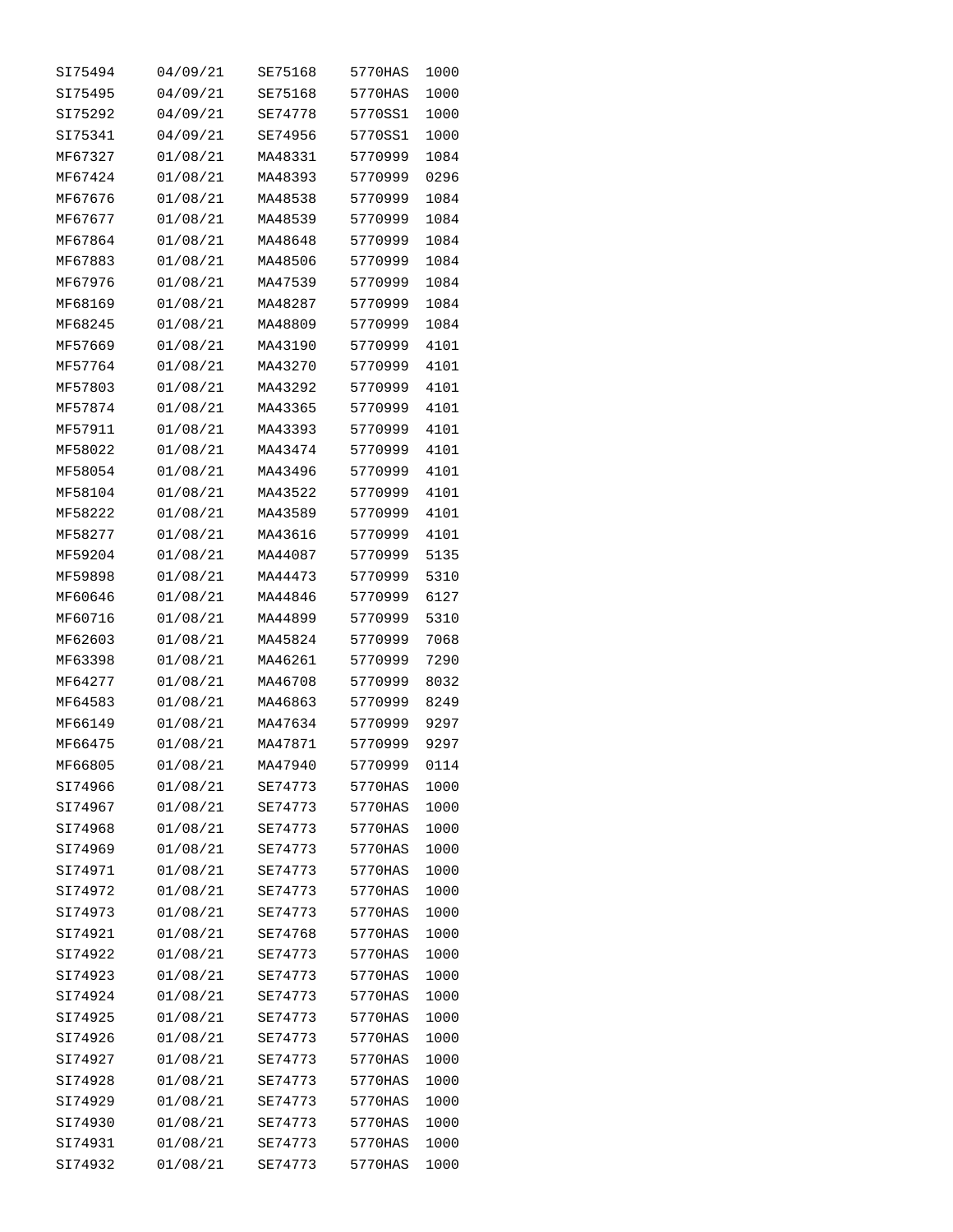| SI74933 | 01/08/21 | SE74773 | 5770HAS | 1000 |
|---------|----------|---------|---------|------|
| SI74934 | 01/08/21 | SE74773 | 5770HAS | 1000 |
| SI74935 | 01/08/21 | SE74773 | 5770HAS | 1000 |
| SI74936 | 01/08/21 | SE74773 | 5770HAS | 1000 |
| SI74937 | 01/08/21 | SE74773 | 5770HAS | 1000 |
| SI74938 | 01/08/21 | SE74773 | 5770HAS | 1000 |
| SI74939 | 01/08/21 | SE74773 | 5770HAS | 1000 |
| SI74940 | 01/08/21 | SE74773 | 5770HAS | 1000 |
| SI74941 | 01/08/21 | SE74773 | 5770HAS | 1000 |
| SI74942 | 01/08/21 | SE74773 | 5770HAS | 1000 |
| SI74943 | 01/08/21 | SE74773 | 5770HAS | 1000 |
| SI74944 | 01/08/21 | SE74773 | 5770HAS | 1000 |
| SI74945 | 01/08/21 | SE74773 | 5770HAS | 1000 |
| SI74946 | 01/08/21 | SE74773 | 5770HAS | 1000 |
| SI74947 | 01/08/21 | SE74773 | 5770HAS | 1000 |
| SI74948 |          | SE74773 | 5770HAS | 1000 |
|         | 01/08/21 |         |         | 1000 |
| SI74949 | 01/08/21 | SE74773 | 5770HAS |      |
| SI74950 | 01/08/21 | SE74773 | 5770HAS | 1000 |
| SI74951 | 01/08/21 | SE74773 | 5770HAS | 1000 |
| SI74952 | 01/08/21 | SE74773 | 5770HAS | 1000 |
| SI74953 | 01/08/21 | SE74773 | 5770HAS | 1000 |
| SI74954 | 01/08/21 | SE74773 | 5770HAS | 1000 |
| SI74955 | 01/08/21 | SE74773 | 5770HAS | 1000 |
| SI74956 | 01/08/21 | SE74773 | 5770HAS | 1000 |
| SI74957 | 01/08/21 | SE74773 | 5770HAS | 1000 |
| SI74958 | 01/08/21 | SE74773 | 5770HAS | 1000 |
| SI74959 | 01/08/21 | SE74773 | 5770HAS | 1000 |
| SI74960 | 01/08/21 | SE74773 | 5770HAS | 1000 |
| SI74961 | 01/08/21 | SE74773 | 5770HAS | 1000 |
| SI74962 | 01/08/21 | SE74773 | 5770HAS | 1000 |
| SI74963 | 01/08/21 | SE74773 | 5770HAS | 1000 |
| SI74964 | 01/08/21 | SE74773 | 5770HAS | 1000 |
| SI74965 | 01/08/21 | SE74773 | 5770HAS | 1000 |
| SI75016 | 01/08/21 | SE74766 | 5770SS1 | 1000 |
| SI75114 | 01/08/21 | SE74857 | 5770SS1 | 1000 |
| SI74530 | 01/08/21 | SE74526 | 5770SS1 | 1000 |
| SI74600 | 01/08/21 | SE74597 | 5770SS1 | 1000 |
| SI74799 | 01/08/21 | SE74485 | 5770SS1 | 1000 |
| SI73552 | 01/08/21 | SE73810 | 5770SS1 | 1000 |
| SI74398 | 01/08/21 | SE73542 | 5770SS1 | 1084 |
| SI73520 | 06/26/20 | SE73805 | 5770HAS | 1000 |
| SI73204 | 06/26/20 | SE73552 | 5770SS1 | 1000 |
| SI73135 | 06/26/20 | SE73514 | 5770SS1 | 1000 |
| MF67195 | 04/16/20 | MA48253 | 5770999 | 0296 |
| SI72473 | 04/16/20 | SE73119 | 5770HAS | 1000 |
| SI72474 | 04/16/20 | SE73119 | 5770HAS | 1000 |
| SI72475 | 04/16/20 | SE73119 | 5770HAS | 1000 |
| SI72476 | 04/16/20 | SE73119 | 5770HAS | 1000 |
| SI72477 | 04/16/20 | SE73119 | 5770HAS | 1000 |
| SI72478 | 04/16/20 | SE73119 | 5770HAS | 1000 |
| SI72479 | 04/16/20 | SE73119 | 5770HAS | 1000 |
| SI72480 | 04/16/20 | SE73119 | 5770HAS | 1000 |
| SI72481 | 04/16/20 | SE73119 | 5770HAS | 1000 |
|         |          |         |         |      |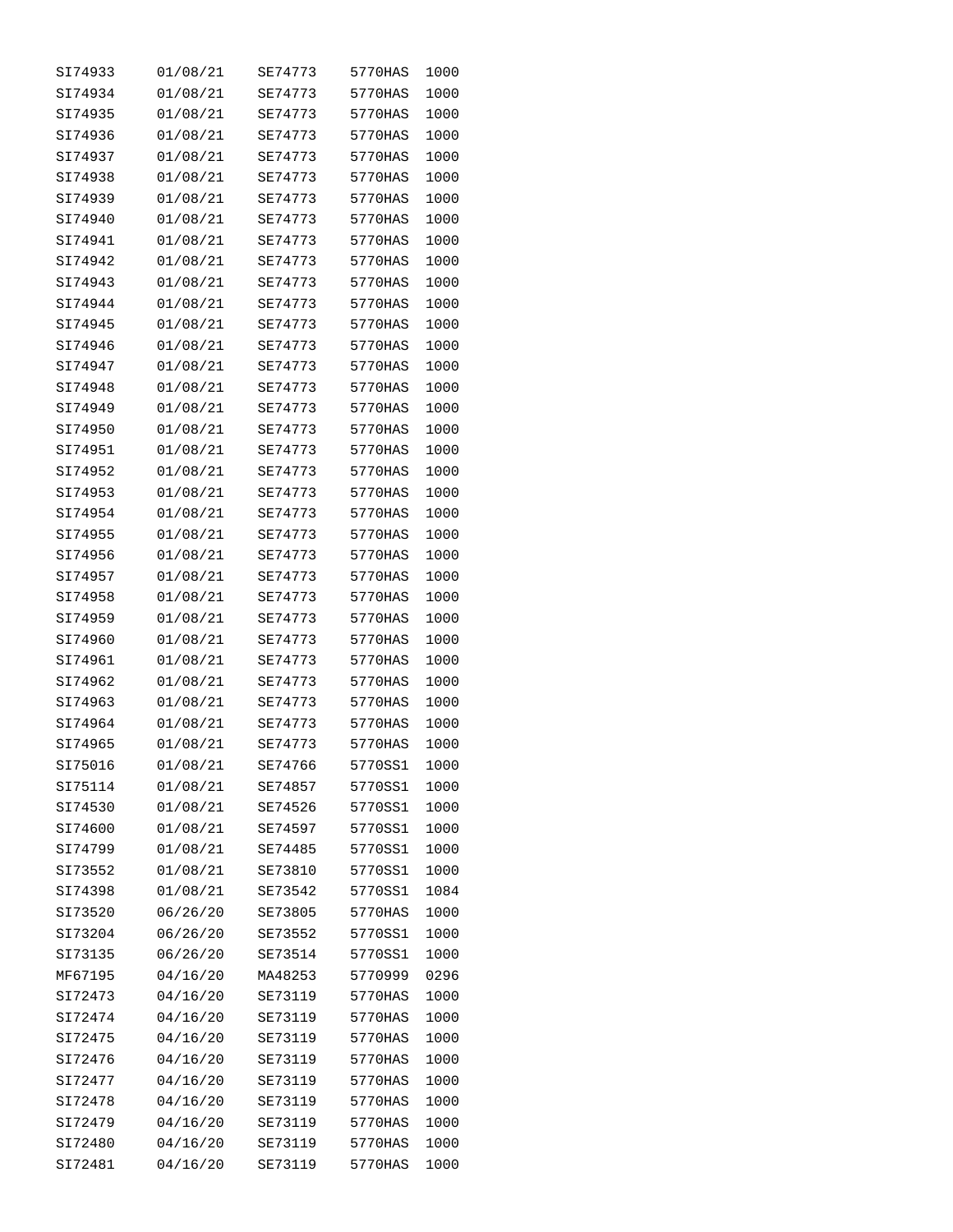| SI72482            | 04/16/20             | SE73119 | 5770HAS | 1000         |
|--------------------|----------------------|---------|---------|--------------|
| SI72485            | 04/16/20             | SE73119 | 5770HAS | 1000         |
| SI72487            | 04/16/20             | SE73119 | 5770HAS | 1000         |
| SI72488            | 04/16/20             | SE73119 | 5770HAS | 1000         |
| SI72489            | 04/16/20             | SE73119 | 5770HAS | 1000         |
| SI72490            | 04/16/20             | SE73119 | 5770HAS | 1000         |
| SI72491            | 04/16/20             | SE73119 | 5770HAS | 1000         |
| SI72492            | 04/16/20             | SE73119 | 5770HAS | 1000         |
| SI72493            | 04/16/20             | SE73119 | 5770HAS | 1000         |
| SI72494            | 04/16/20             | SE73119 | 5770HAS | 1000         |
| SI72439            | 04/16/20             | SE67378 | 5770HAS | 1000         |
| SI72440            | 04/16/20             | SE73119 | 5770HAS | 1000         |
| SI72441            | 04/16/20             | SE73119 | 5770HAS | 1000         |
| SI72442            | 04/16/20             | SE73119 | 5770HAS | 1000         |
| SI72443            | 04/16/20             | SE73119 | 5770HAS | 1000         |
| SI72444            | 04/16/20             | SE73119 | 5770HAS | 1000         |
| SI72445            | 04/16/20             | SE73119 | 5770HAS | 1000         |
| SI72446            | 04/16/20             | SE73119 | 5770HAS | 1000         |
| SI72447            | 04/16/20             | SE73119 | 5770HAS | 1000         |
| SI72448            | 04/16/20             | SE73119 | 5770HAS | 1000         |
| SI72449            | 04/16/20             | SE73119 | 5770HAS | 1000         |
| SI72450            | 04/16/20             | SE73119 | 5770HAS | 1000         |
| SI72451            | 04/16/20             | SE73119 | 5770HAS | 1000         |
| SI72452            | 04/16/20             | SE73119 | 5770HAS | 1000         |
| SI72454            | 04/16/20             | SE73119 | 5770HAS | 1000         |
| SI72455            | 04/16/20             | SE73119 | 5770HAS | 1000         |
| SI72456            | 04/16/20             | SE73119 | 5770HAS | 1000         |
| SI72457            | 04/16/20             | SE73119 | 5770HAS | 1000         |
| SI72458            | 04/16/20             | SE73119 | 5770HAS | 1000         |
| SI72459            | 04/16/20             | SE73119 | 5770HAS | 1000         |
| SI72460            | 04/16/20             | SE73119 | 5770HAS | 1000         |
| SI72461            | 04/16/20             | SE73119 | 5770HAS | 1000         |
| SI72462            | 04/16/20             | SE73119 | 5770HAS | 1000         |
| SI72463            | 04/16/20             | SE73119 | 5770HAS |              |
|                    |                      | SE73119 | 5770HAS | 1000         |
| SI72464<br>SI72465 | 04/16/20<br>04/16/20 | SE73119 | 5770HAS | 1000<br>1000 |
|                    |                      |         | 5770HAS |              |
| SI72466            | 04/16/20             | SE73119 |         | 1000         |
| SI72467            | 04/16/20             | SE73119 | 5770HAS | 1000         |
| SI72468            | 04/16/20             | SE73119 | 5770HAS | 1000         |
| SI72469            | 04/16/20             | SE73119 | 5770HAS | 1000         |
| SI72470            | 04/16/20             | SE73119 | 5770HAS | 1000         |
| SI72471            | 04/16/20             | SE73119 | 5770HAS | 1000         |
| SI72472            | 04/16/20             | SE73119 | 5770HAS | 1000         |
| SI72831            | 04/16/20             | SE73333 | 5770SS1 | 1000         |
| SI72192            | 04/16/20             | SE72931 | 5770SS1 | 1000         |
| SI72227            | 04/16/20             | SE73019 | 5770SS1 | 1000         |
| SI72311            | 04/16/20             | SE72932 | 5770SS1 | 1000         |
| SI71883            | 04/16/20             | SE72721 | 5770SS1 | 1000         |
| SI71927            | 04/16/20             | SE72754 | 5770SS1 | 1000         |
| MF66745            | 01/13/20             | MA48024 | 5770999 | 0114         |
| MF66747            | 01/13/20             | MA47997 | 5770999 | 0114         |
| MF66766            | 01/13/20             | MA47842 | 5770999 | 0114         |
| MF65951            | 01/13/20             | MA47601 | 5770999 | 9297         |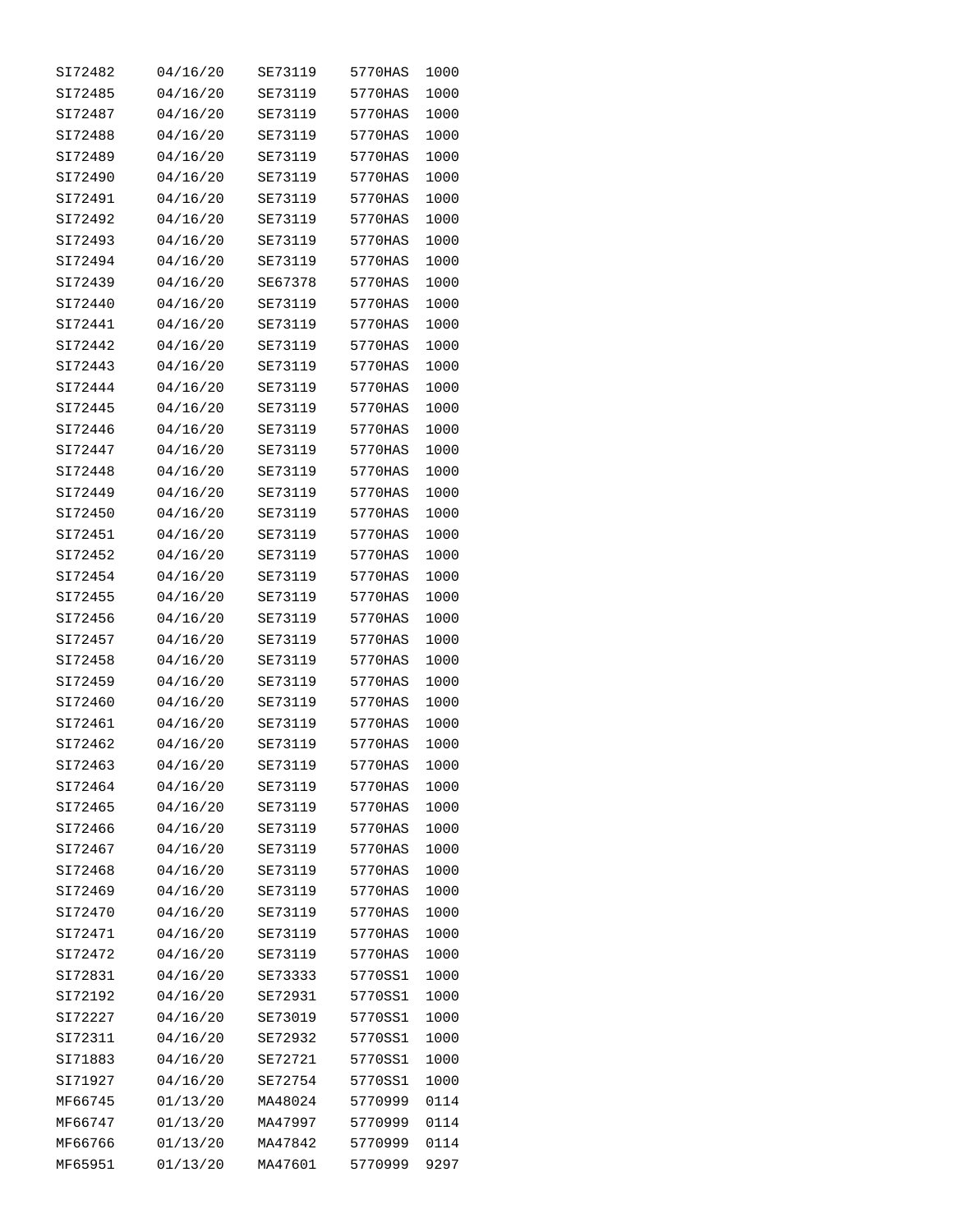| MF66359 | 01/13/20 | MA47811 | 5770999 | 9297 |
|---------|----------|---------|---------|------|
| SI71480 | 01/13/20 | SE71819 | 5770HAS | 1000 |
| SI71092 | 01/13/20 | SE72157 | 5770SS1 | 1000 |
| SI71569 | 01/13/20 | SE72279 | 5770SS1 | 1000 |
| SI71595 | 01/13/20 | SE72473 | 5770SS1 | 1000 |
| SI71823 | 01/13/20 | SE72549 | 5770SS1 | 1000 |
| MF66204 | 06/28/19 | MA47742 | 5770999 | 9297 |
| MF66262 | 06/28/19 | MA47767 | 5770999 | 9297 |
| MF65491 | 06/28/19 | MA47336 | 5770999 | 9123 |
| MF66015 | 06/28/19 | MA47639 | 5770999 | 9297 |
| SI70186 | 06/28/19 | SE69755 | 5770HAS | 1000 |
| SI69958 | 06/28/19 | SE67394 | 5770SS1 | 9297 |
| SI70274 | 06/28/19 | SE71515 | 5770SS1 | 9297 |
| SI70372 | 06/28/19 | SE70912 | 5770SS1 | 1000 |
| SI70101 | 06/28/19 | SE68652 | 5770SS1 | 9297 |
| SI70171 | 06/28/19 | SE69732 | 5770SS1 | 1000 |
| MF65531 | 04/19/19 | MA47233 | 5770999 | 9123 |
| MF65574 | 04/19/19 | MA47380 | 5770999 | 9123 |
| MF65967 | 04/19/19 | MA47438 | 5770999 | 9297 |
| MF57887 | 04/19/19 | MA43364 | 5770999 | 4101 |
| MF58004 | 04/19/19 | MA43461 | 5770999 | 4101 |
| MF58072 | 04/19/19 | MA43476 | 5770999 | 4101 |
| MF58655 | 04/19/19 | MA43813 | 5770999 | 4276 |
| MF59173 | 04/19/19 | MA44033 | 5770999 | 5135 |
| MF59231 | 04/19/19 | MA44119 | 5770999 | 5135 |
| MF59589 | 04/19/19 | MA44306 | 5770999 | 5135 |
| MF59682 | 04/19/19 | MA44347 | 5770999 | 5135 |
| MF60689 | 04/19/19 | MA44893 | 5770999 | 6127 |
| MF60964 | 04/19/19 | MA44997 | 5770999 | 6127 |
| MF61197 | 04/19/19 | MA45206 | 5770999 | 6127 |
| MF62488 | 04/19/19 | MA44187 | 5770999 | 6306 |
| MF63093 | 04/19/19 | MA46086 | 5770999 | 7068 |
| MF63738 | 04/19/19 | MA46427 | 5770999 | 7290 |
| MF63791 | 04/19/19 | MA46463 | 5770999 | 7290 |
| MF63868 | 04/19/19 | MA46493 | 5770999 | 7290 |
| MF64123 | 04/19/19 | MA46623 | 5770999 | 8032 |
| MF64156 | 04/19/19 | MA46541 | 5770999 | 8032 |
| MF64438 | 04/19/19 | MA46797 | 5770999 | 8249 |
| MF64569 | 04/19/19 | MA46343 | 5770999 | 8249 |
| MF65412 | 04/19/19 | MA47316 | 5770999 | 9123 |
| MF65477 | 04/19/19 | MA47306 | 5770999 | 9123 |
| SI69241 | 04/19/19 | SE70743 | 5770HAS | 1000 |
| SI69242 | 04/19/19 | SE70743 | 5770HAS | 1000 |
| SI69243 | 04/19/19 | SE70743 | 5770HAS | 1000 |
| SI69244 | 04/19/19 | SE70743 | 5770HAS | 1000 |
| SI69245 | 04/19/19 | SE70743 | 5770HAS | 1000 |
| SI69246 | 04/19/19 | SE70743 | 5770HAS | 1000 |
| SI69247 | 04/19/19 | SE70743 | 5770HAS | 1000 |
| SI69248 | 04/19/19 | SE70743 | 5770HAS | 1000 |
| SI69249 | 04/19/19 | SE70743 | 5770HAS | 1000 |
| SI69250 | 04/19/19 | SE70743 | 5770HAS | 1000 |
| SI69251 | 04/19/19 | SE70743 | 5770HAS | 1000 |
| SI69252 | 04/19/19 | SE70743 | 5770HAS | 1000 |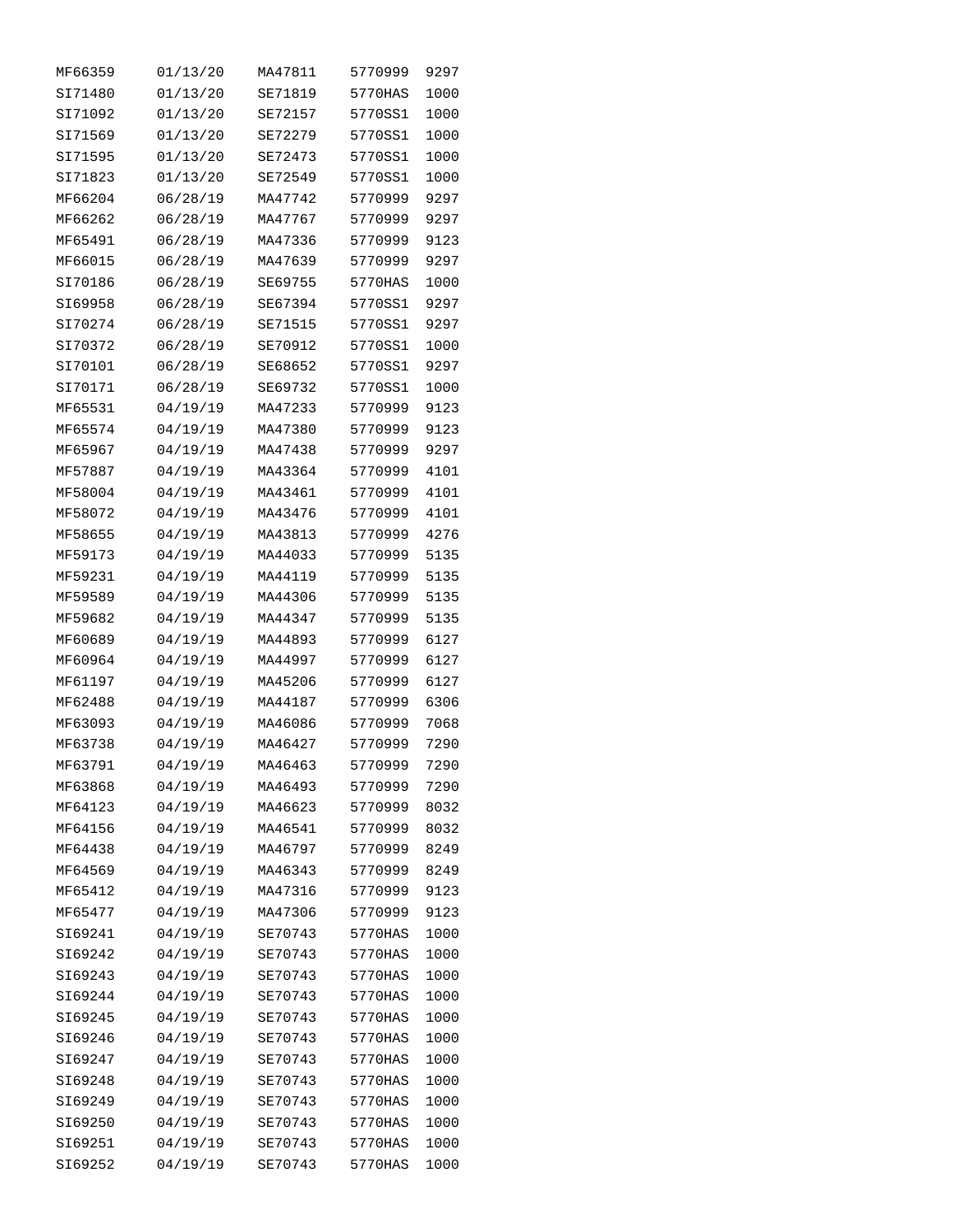| SI69253 | 04/19/19             | SE70743            | 5770HAS | 1000 |
|---------|----------------------|--------------------|---------|------|
| SI69254 | 04/19/19             | SE70743            | 5770HAS | 1000 |
| SI69255 | 04/19/19             | SE70743            | 5770HAS | 1000 |
| SI69256 | 04/19/19             | SE70743            | 5770HAS | 1000 |
| SI69257 | 04/19/19             | SE70743            | 5770HAS | 1000 |
| SI69258 | 04/19/19             | SE70743            | 5770HAS | 1000 |
| SI69259 | 04/19/19             | SE70743            | 5770HAS | 1000 |
| SI69260 | 04/19/19             | SE70743            | 5770HAS | 1000 |
| SI69261 | 04/19/19             | SE70743            | 5770HAS | 1000 |
| SI69262 | 04/19/19             | SE70743            | 5770HAS | 1000 |
| SI69263 | 04/19/19             | SE70743            | 5770HAS | 1000 |
| SI69264 | 04/19/19             | SE70743            | 5770HAS | 1000 |
| SI69265 | 04/19/19             | SE70743            | 5770HAS | 1000 |
| SI69266 | 04/19/19             | SE70743            | 5770HAS | 1000 |
| SI69267 | 04/19/19             | SE70743            | 5770HAS | 1000 |
| SI69268 | 04/19/19             | SE70743            | 5770HAS | 1000 |
| SI69269 | 04/19/19             | SE70743            | 5770HAS | 1000 |
| SI69270 | 04/19/19             | SE70743            | 5770HAS | 1000 |
| SI69271 | 04/19/19             | SE70743            | 5770HAS | 1000 |
| SI69272 | 04/19/19             | SE70743            | 5770HAS | 1000 |
| SI69273 | 04/19/19             | SE70743            | 5770HAS | 1000 |
| SI69274 | 04/19/19             | SE70743            | 5770HAS | 1000 |
| SI69275 | 04/19/19             | SE70743            | 5770HAS | 1000 |
| SI69276 | 04/19/19             | SE70743            | 5770HAS | 1000 |
| SI69277 | 04/19/19             | SE70743            | 5770HAS | 1000 |
| SI69278 | 04/19/19             | SE70743            | 5770HAS | 1000 |
| SI69279 | 04/19/19             | SE70743            | 5770HAS | 1000 |
| SI69280 | 04/19/19             | SE70743            | 5770HAS | 1000 |
| SI69281 | 04/19/19             | SE70743            | 5770HAS | 1000 |
| SI69282 | 04/19/19             | SE70743            | 5770HAS | 1000 |
| SI69283 | 04/19/19             | SE70743            | 5770HAS | 1000 |
| SI69284 | 04/19/19             | SE70743            | 5770HAS | 1000 |
| SI69233 |                      | SE70742            | 5770HAS | 1000 |
| SI69234 | 04/19/19<br>04/19/19 | SE70743            | 5770HAS | 1000 |
|         |                      |                    | 5770HAS |      |
| SI69235 | 04/19/19             | SE70743<br>SE70743 |         | 1000 |
| SI69236 | 04/19/19             |                    | 5770HAS | 1000 |
| SI69237 | 04/19/19             | SE70743            | 5770HAS | 1000 |
| SI69238 | 04/19/19             | SE70743            | 5770HAS | 1000 |
| SI69239 | 04/19/19             | SE70743            | 5770HAS | 1000 |
| SI69240 | 04/19/19             | SE70743            | 5770HAS | 1000 |
| SI68530 | 04/19/19             | SE70094            | 5770SS1 | 9123 |
| SI68913 | 04/19/19             | SE70378            | 5770SS1 | 9123 |
| SI68928 | 04/19/19             | SE70398            | 5770SS1 | 9123 |
| SI68353 | 04/19/19             | SE69979            | 5770SS1 | 9123 |
| SI68526 | 04/19/19             | SE70108            | 5770SS1 | 9123 |
| SI69310 | 04/19/19             | SE70720            | 5770SS1 | 9297 |
| MF65218 | 09/14/18             | MA46993            | 5770999 | 9123 |
| MF63188 | 09/14/18             | MA46160            | 5770999 | 7290 |
| MF64452 | 09/14/18             | MA46807            | 5770999 | 8032 |
| MF64542 | 09/14/18             | MA46847            | 5770999 | 8249 |
| MF64555 | 09/14/18             | MA46857            | 5770999 | 8249 |
| MF64573 | 09/14/18             | MA46587            | 5770999 | 8249 |
| MF64723 | 09/14/18             | MA46950            | 5770999 | 8249 |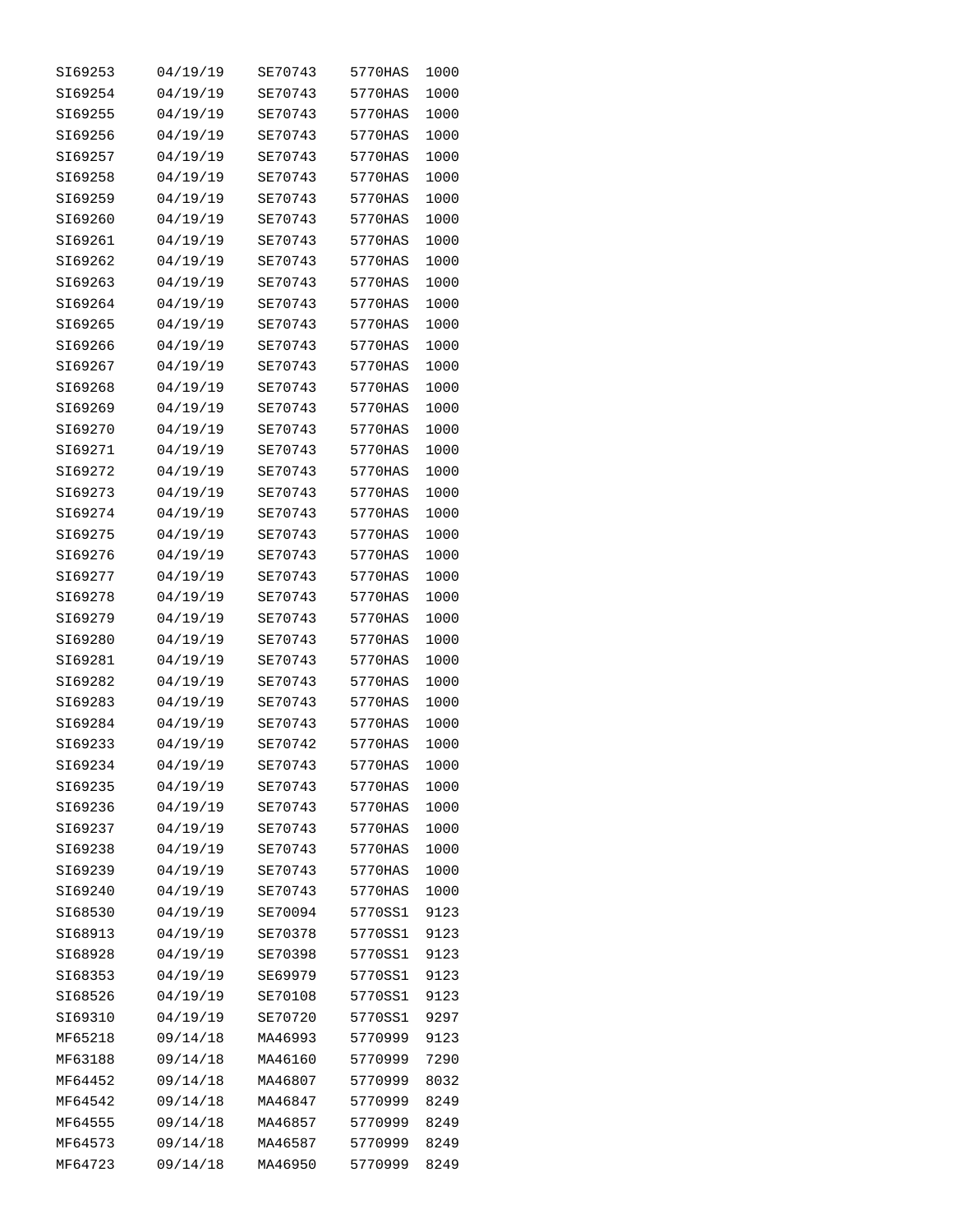| MF64809            | 09/14/18             | MA46923            | 5770999            | 8249         |
|--------------------|----------------------|--------------------|--------------------|--------------|
| MF64859            | 09/14/18             | MA47016            | 5770999            | 8249         |
| MF64996            | 09/14/18             | MA47091            | 5770999            | 8249         |
| MF65022            | 09/14/18             | MA47101            | 5770999            | 8249         |
| MF65131            | 09/14/18             | MA47167            | 5770999            | 9123         |
| SI68212            | 09/14/18             | SE69857            | 5770HAS            | 9123         |
| SI67828            | 09/14/18             | SE68810            | 5770HAS            | 8249         |
| SI67577            | 09/14/18             | SE69342            | 5770JV1            | 8249         |
| SI68321            | 09/14/18             | SE69957            | 5770SS1            | 9123         |
| SI67423            | 09/14/18             | SE69200            | 5770SS1            | 8249         |
| SI67608            | 09/14/18             | SE69367            | 5770SS1            | 8249         |
| SI67647            | 09/14/18             | SE69397            | 5770SS1            | 8249         |
| SI67783            | 09/14/18             | SE69502            | 5770SS1            | 8249         |
| SI67424            | 09/14/18             | SE69201            | 5770SS1            | 8249         |
| SI67859            | 09/14/18             | SE69580            | 5770SS1            | 9123         |
| SI67929            | 09/14/18             | SE69654            | 5770SS1            | 8249         |
| SI68000            | 09/14/18             | SE69471            | 5770SS1            | 8249         |
| SI68036            | 09/14/18             | SE69697            | 5770SS1            | 8249         |
| SI67550            | 09/14/18             | SE69249            | 5770SS1            | 8249         |
| SI68245            |                      |                    |                    |              |
|                    | 09/14/18             | SE69887<br>MA46646 | 5770SS1<br>5770999 | 9123         |
| MF64176            | 04/05/18             |                    |                    | 8032         |
| MF64191            | 04/05/18             | MA46665            | 5770999            | 8032         |
| MF64314            | 04/05/18             | MA46724            | 5770999            | 8032         |
| MF64342            | 04/05/18             | MA46648            | 5770999            | 8032         |
| MF64371            | 04/05/18             | MA46754            | 5770999            | 8032         |
| MF64546<br>MF64640 | 04/05/18             | MA46850<br>MA46860 | 5770999<br>5770999 | 8249         |
| MF64760            | 04/05/18<br>04/05/18 | MA46972            | 5770999            | 8249<br>8249 |
| MF63493            | 04/05/18             | MA46326            | 5770999            | 7290         |
| MF63733            | 04/05/18             | MA46346            | 5770999            | 7290         |
| MF63939            |                      |                    |                    |              |
|                    | 04/05/18             | MA46528            | 5770999            | 8032         |
| MF63951            | 04/05/18             | MA46539            | 5770999            | 8032         |
| MF64154            | 04/05/18             | MA46607            | 5770999            | 8032         |
| MF64161            | 04/05/18             | MA46645            | 5770999            | 8032         |
| SI67129            | 04/05/18             | SE68650            | 5770HAS            | 8249         |
| SI66502            | 04/05/18             | SE68312            | 5770HAS            | 8249         |
| SI66976            | 04/05/18             | SE68055            | 5770HAS            | 8249         |
| SI66314            | 04/05/18             | SE67173            | 5770SS1            | 8032         |
| SI66494            | 04/05/18             | SE55807            | 5770SS1            | 8249         |
| SI56968            | 04/05/18             | SE61915            | 5770SS1            | 8249         |
| SI66962            | 04/05/18             | SE68886            | 5770SS1            | 8249         |
| SI65940            | 04/05/18             | SE68156            | 5770SS1            | 8032         |
| SI66095            | 04/05/18             | SE68292            | 5770SS1            | 8032         |
| SI66220            | 04/05/18             | SE68346            | 5770SS1            | 8032         |
| SI66274            | 04/05/18             | SE68399            | 5770SS1            | 8032         |
| MF63710            | 10/18/17             | MA46430            | 5770999            | 7290         |
| MF63757            | 10/18/17             | MA46457            | 5770999            | 7290         |
| MF64138            | 10/18/17             | MA46597            | 5770999            | 8032         |
| MF63616            | 10/18/17             | MA46295            | 5770999            | 7290         |
| MF63622            | 10/18/17             | MA46376            | 5770999            | 7290         |
| SI65314            | 10/18/17             | SE67603            | 5770HAS            | 7290         |
| SI64633            | 10/18/17             | SE67157            | 5770SS1            | 8032         |
| SI65317            | 10/18/17             | SE67587            | 5770SS1            | 7290         |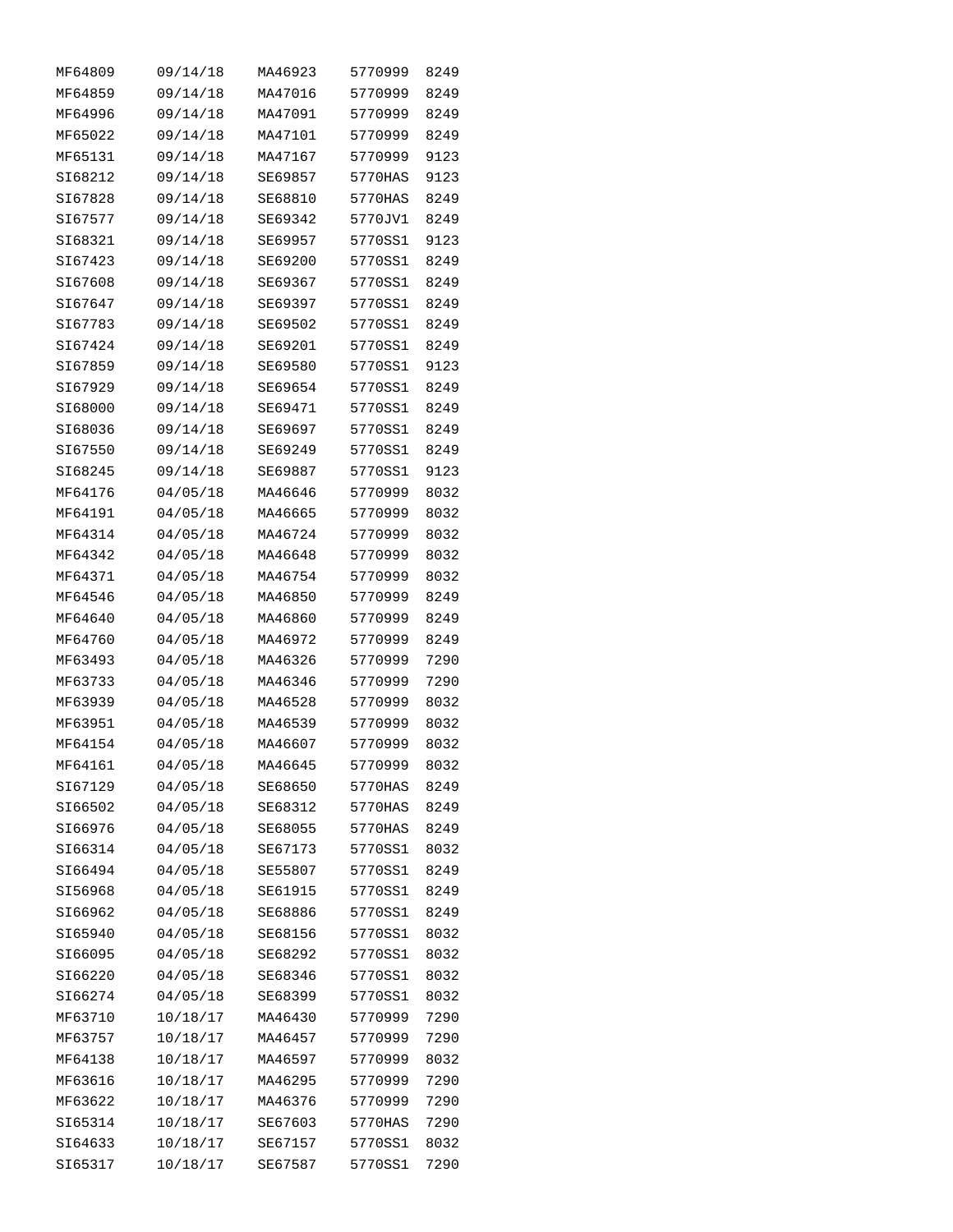| SI65645 | 10/18/17 | SE67712 | 5770SS1 | 8032 |
|---------|----------|---------|---------|------|
| SI65824 | 10/18/17 | SE67572 | 5770SS1 | 8032 |
| SI64652 | 10/18/17 | SE67138 | 5770SS1 | 7290 |
| SI65154 | 10/18/17 | SE67522 | 5770SS1 | 7290 |
| SI65196 | 10/18/17 | SE67583 | 5770SS1 | 8032 |
| MF63222 | 06/09/17 | MA46138 | 5770999 | 7290 |
| MF63274 | 06/09/17 | MA46217 | 5770999 | 7290 |
| MF63278 | 06/09/17 | MA46169 | 5770999 | 7290 |
| MF63494 | 06/09/17 | MA46308 | 5770999 | 7290 |
| MF63571 | 06/09/17 | MA46328 | 5770999 | 7290 |
| MF63595 | 06/09/17 | MA46267 | 5770999 | 7290 |
| MF63656 | 06/09/17 | MA46400 | 5770999 | 7290 |
| MF63707 | 06/09/17 | MA46426 | 5770999 | 7290 |
| MF62540 | 06/09/17 | MA45869 | 5770999 | 7068 |
| MF62619 | 06/09/17 | MA43852 | 5770999 | 7068 |
| MF62668 | 06/09/17 | MA45831 | 5770999 | 7068 |
| MF62858 | 06/09/17 | MA45905 | 5770999 | 7068 |
| MF62875 | 06/09/17 | MA46018 | 5770999 | 7068 |
| MF62917 | 06/09/17 | MA45895 | 5770999 | 7068 |
| MF62939 | 06/09/17 | MA46053 | 5770999 | 7068 |
| MF63006 | 06/09/17 | MA46085 | 5770999 | 7068 |
| SI64990 | 06/09/17 | SE67410 | 5770HAS | 7290 |
| SI64991 | 06/09/17 | SE67409 | 5770HAS | 7290 |
| SI64166 | 06/09/17 | SE65829 | 5770HAS | 7290 |
| SI64529 | 06/09/17 | SE67073 | 5770HAS | 7290 |
| SI64603 | 06/09/17 | SE67093 | 5770HAS | 7290 |
| SI64713 | 06/09/17 | SE67158 | 5770HAS | 7290 |
| SI64805 | 06/09/17 | SE67245 | 5770SS1 | 7290 |
| SI64840 | 06/09/17 | SE67288 | 5770SS1 | 7290 |
| SI64843 | 06/09/17 | SE67287 | 5770SS1 | 1000 |
| SI64845 | 06/09/17 | SE66881 | 5770SS1 | 7290 |
| SI63654 | 06/09/17 | SE66497 | 5770SS1 | 7290 |
| SI63686 | 06/09/17 | SE66242 | 5770SS1 | 7290 |
| SI65002 | 06/09/17 | SE67421 | 5770SS1 | 7290 |
| SI65093 | 06/09/17 | SE66931 | 5770SS1 | 7290 |
| SI63690 | 06/09/17 | SE66485 | 5770SS1 | 7290 |
| SI63729 | 06/09/17 | SE66545 | 5770SS1 | 1000 |
| SI63760 | 06/09/17 | SE66569 | 5770SS1 | 1000 |
| SI63779 | 06/09/17 | SE66568 | 5770SS1 | 7290 |
| SI63878 | 06/09/17 | SE66618 | 5770SS1 | 7290 |
| SI64105 | 06/09/17 | SE66760 | 5770SS1 | 7290 |
| SI64107 | 06/09/17 | SE66615 | 5770SS1 | 7290 |
| SI64154 | 06/09/17 | SE63215 | 5770SS1 | 7290 |
| SI60579 | 06/09/17 | SE63529 | 5770SS1 | 7068 |
| SI64243 | 06/09/17 | SE66848 | 5770SS1 | 7290 |
| SI64360 | 06/09/17 | SE66705 | 5770SS1 | 7290 |
| SI64368 | 06/09/17 | SE66972 | 5770SS1 | 7290 |
| SI63447 | 06/09/17 | SE66134 | 5770SS1 | 7068 |
| SI63560 | 06/09/17 | SE65177 | 5770SS1 | 7290 |
| SI63587 | 06/09/17 | SE66451 | 5770SS1 | 7290 |
| SI64729 | 06/09/17 | SE67197 | 5770SS1 | 7290 |
| MF62475 | 11/15/16 | MA45810 | 5770999 | 7068 |
| MF62514 | 11/15/16 | MA45718 | 5770999 | 7068 |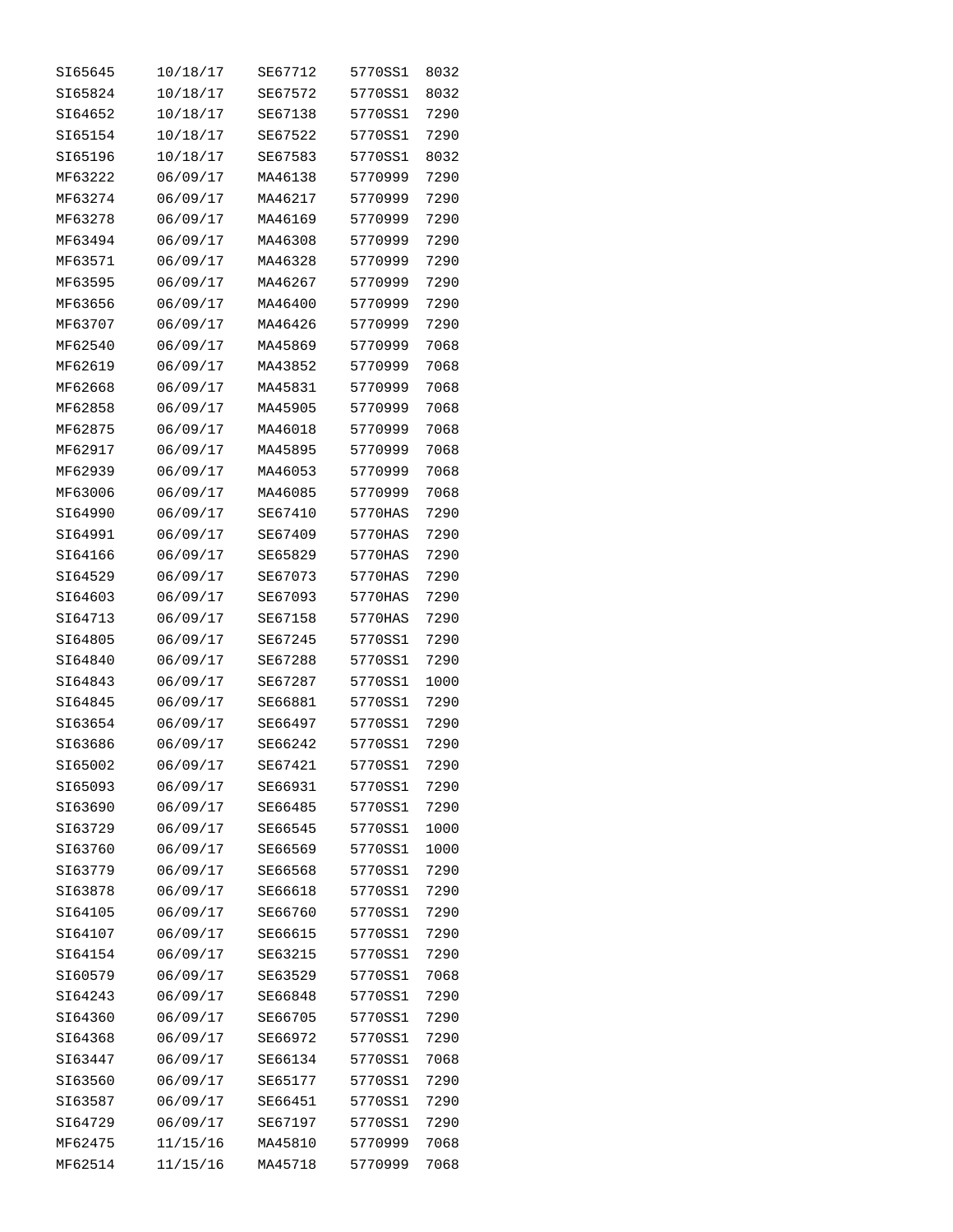| MF62552 | 11/15/16 | MA45862 | 5770999 | 7068 |
|---------|----------|---------|---------|------|
| MF62593 | 11/15/16 | MA45899 | 5770999 | 7068 |
| MF62615 | 11/15/16 | MA43193 | 5770999 | 7068 |
| MF62678 | 11/15/16 | MA45689 | 5770999 | 7068 |
| MF62679 | 11/15/16 | MA45929 | 5770999 | 7068 |
| MF62722 | 11/15/16 | MA45896 | 5770999 | 7068 |
| MF62764 | 11/15/16 | MA45965 | 5770999 | 7068 |
| MF62837 | 11/15/16 | MA45614 | 5770999 | 7068 |
| MF60882 | 11/15/16 | MA44588 | 5770999 | 7068 |
| MF61617 | 11/15/16 | MA45412 | 5770999 | 6306 |
| MF61689 | 11/15/16 | MA45447 | 5770999 | 6306 |
| MF62133 | 11/15/16 | MA45668 | 5770999 | 6306 |
| MF62197 | 11/15/16 | MA45680 | 5770999 | 6306 |
| MF62293 | 11/15/16 | MA45725 | 5770999 | 7068 |
| SI61927 | 11/15/16 | SE65416 | 5770HAS | 7068 |
| SI61928 | 11/15/16 | SE65416 | 5770HAS | 7068 |
| SI61929 | 11/15/16 | SE65416 | 5770HAS | 7068 |
| SI61930 | 11/15/16 | SE65416 | 5770HAS | 7068 |
| SI61931 | 11/15/16 | SE65416 | 5770HAS | 7068 |
| SI61932 | 11/15/16 | SE65416 | 5770HAS | 7068 |
| SI61933 | 11/15/16 | SE65416 | 5770HAS | 7068 |
| SI61934 | 11/15/16 | SE65416 | 5770HAS | 7068 |
| SI61935 | 11/15/16 | SE65416 | 5770HAS | 7068 |
| SI61936 | 11/15/16 | SE65416 | 5770HAS | 7068 |
| SI61937 | 11/15/16 | SE65416 | 5770HAS | 7068 |
| SI61938 | 11/15/16 | SE65416 | 5770HAS | 7068 |
| SI61939 | 11/15/16 | SE65416 | 5770HAS | 7068 |
| SI61940 | 11/15/16 | SE65416 | 5770HAS | 7068 |
| SI61941 | 11/15/16 | SE65416 | 5770HAS | 7068 |
| SI61942 | 11/15/16 | SE65416 | 5770HAS | 7068 |
| SI61943 | 11/15/16 | SE65416 | 5770HAS | 7068 |
| SI61944 | 11/15/16 | SE65416 | 5770HAS | 7068 |
| SI61945 | 11/15/16 | SE65416 | 5770HAS | 7068 |
| SI61946 | 11/15/16 | SE65416 | 5770HAS | 7068 |
| SI61947 | 11/15/16 | SE65416 | 5770HAS | 7068 |
| SI61948 | 11/15/16 | SE65416 | 5770HAS | 7068 |
| SI61949 | 11/15/16 | SE65416 | 5770HAS | 7068 |
| SI61950 | 11/15/16 | SE65416 | 5770HAS | 7068 |
| SI61951 | 11/15/16 | SE65416 | 5770HAS | 7068 |
| SI61952 | 11/15/16 | SE65416 | 5770HAS | 7068 |
| SI61953 | 11/15/16 | SE65416 | 5770HAS | 7068 |
| SI61954 | 11/15/16 | SE65416 | 5770HAS | 7068 |
| SI61955 | 11/15/16 | SE65416 | 5770HAS | 7068 |
| SI61956 | 11/15/16 | SE65416 | 5770HAS | 7068 |
| SI61957 | 11/15/16 | SE65416 | 5770HAS | 7068 |
| SI61958 | 11/15/16 | SE65416 | 5770HAS | 7068 |
| SI61959 | 11/15/16 | SE65416 | 5770HAS | 7068 |
| SI61960 | 11/15/16 | SE65416 | 5770HAS | 7068 |
| SI61961 | 11/15/16 | SE65416 | 5770HAS | 7068 |
| SI61962 | 11/15/16 | SE65416 | 5770HAS | 7068 |
| SI62155 | 11/15/16 | SE65511 | 5770HAS | 6306 |
| SI62180 | 11/15/16 | SE65562 | 5770HAS | 6306 |
| SI62490 | 11/15/16 | SE65566 | 5770HAS | 6306 |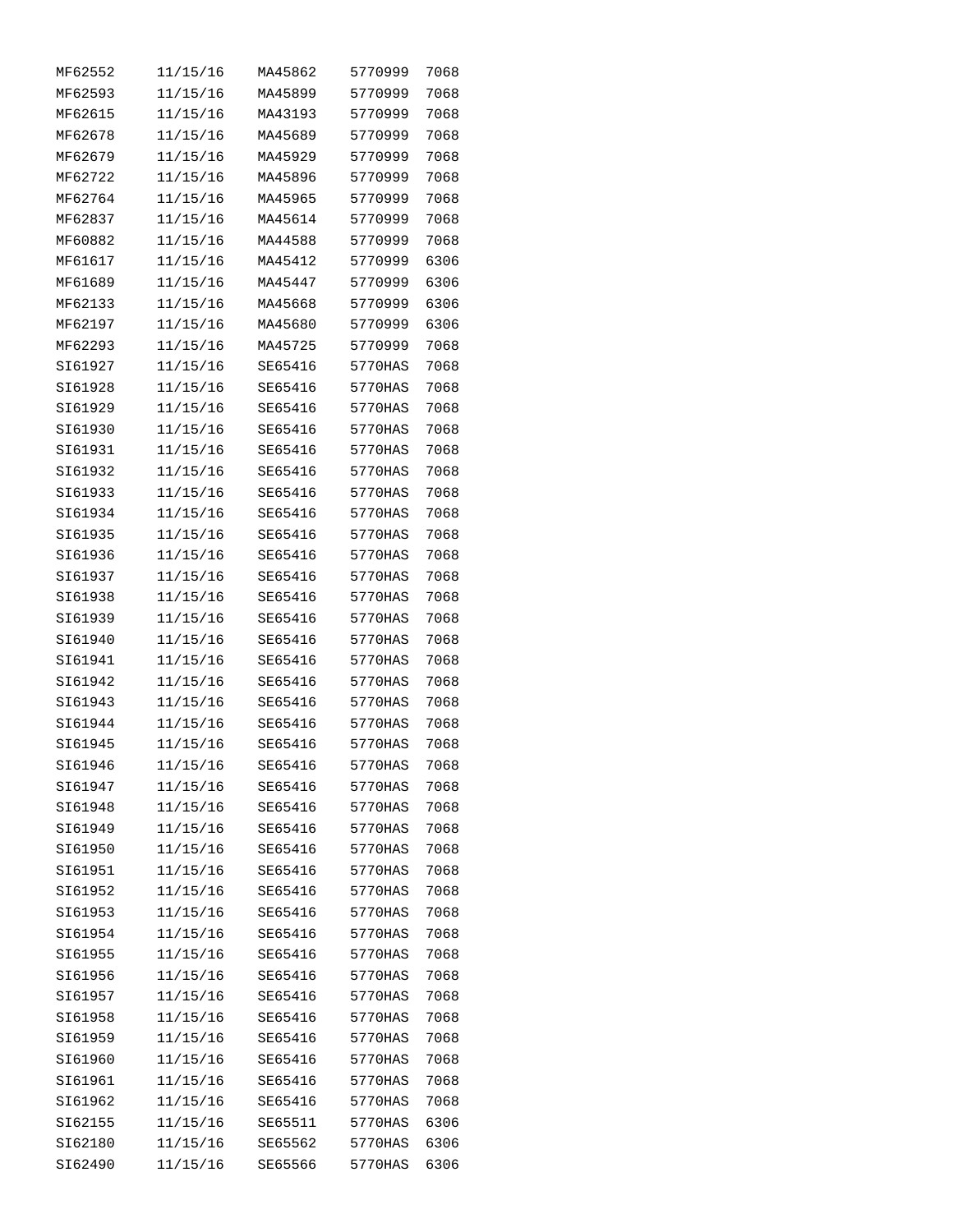| SI61908 | 11/15/16 | SE63543 | 5770HAS | 7068 |
|---------|----------|---------|---------|------|
| SI61912 | 11/15/16 | SE65416 | 5770HAS | 7068 |
| SI61913 | 11/15/16 | SE65416 | 5770HAS | 7068 |
| SI61914 | 11/15/16 | SE65416 | 5770HAS | 7068 |
| SI61915 | 11/15/16 | SE65416 | 5770HAS | 7068 |
| SI61916 | 11/15/16 | SE65416 | 5770HAS | 7068 |
| SI61917 | 11/15/16 | SE65416 | 5770HAS | 7068 |
| SI61918 | 11/15/16 | SE65416 | 5770HAS | 7068 |
| SI61919 | 11/15/16 | SE65416 | 5770HAS | 7068 |
| SI61920 | 11/15/16 | SE65416 | 5770HAS | 7068 |
| SI61921 | 11/15/16 | SE65416 | 5770HAS | 7068 |
| SI61922 | 11/15/16 | SE65416 | 5770HAS | 7068 |
| SI61923 | 11/15/16 | SE65416 | 5770HAS | 7068 |
| SI61924 | 11/15/16 | SE65416 | 5770HAS | 7068 |
| SI61925 | 11/15/16 | SE65416 | 5770HAS | 7068 |
| SI61926 | 11/15/16 | SE65416 | 5770HAS | 7068 |
| SI62528 | 11/15/16 | SE65780 | 5770SS1 | 7068 |
| SI62545 | 11/15/16 | SE65792 | 5770SS1 | 7068 |
| SI61990 | 11/15/16 | SE65435 | 5770SS1 | 1000 |
| SI60553 | 11/15/16 | SE64702 | 5770SS1 | 7068 |
| SI62168 | 11/15/16 | SE65580 | 5770SS1 | 8032 |
| SI62171 | 11/15/16 | SE65581 | 5770SS1 | 1000 |
| SI61808 | 11/15/16 | SE65394 | 5770SS1 | 7068 |
| SI59020 | 11/15/16 | SE63610 | 5770SS1 | 1000 |
| SI60516 | 11/15/16 | SE64692 | 5770UME | 8249 |
| MF62210 | 07/22/16 | MA45697 | 5770999 | 6306 |
| MF62258 | 07/22/16 | MA45729 | 5770999 | 6306 |
| MF62281 | 07/22/16 | MA45721 | 5770999 | 6306 |
| MF60342 | 07/22/16 | MA44721 | 5770999 | 6127 |
| MF61606 | 07/22/16 | MA45185 | 5770999 | 6306 |
| MF61640 | 07/22/16 | MA45364 | 5770999 | 6306 |
| MF61981 | 07/22/16 | MA45381 | 5770999 | 6306 |
| MF61996 | 07/22/16 | MA45594 | 5770999 | 6306 |
| MF62054 | 07/22/16 | MA45623 | 5770999 | 6306 |
| MF62104 | 07/22/16 | MA45648 | 5770999 | 6306 |
| MF62149 | 07/22/16 | MA45658 | 5770999 | 6306 |
| SI60530 | 07/22/16 | SE60842 | 5770HAS | 6306 |
| SI61243 | 07/22/16 | SE62089 | 5770HAS | 6306 |
| SI60762 | 07/22/16 | SE64856 | 5770SS1 | 6306 |
| SI59740 | 07/22/16 | SE63835 | 5770SS1 | 6306 |
| SI60755 | 07/22/16 | SE64852 | 5770SS1 | 6306 |
| SI60757 | 07/22/16 | SE62652 | 5770SS1 | 6306 |
| MF61035 | 05/20/16 | MA45125 | 5770999 | 6127 |
| MF61058 | 05/20/16 | MA45010 | 5770999 | 6127 |
| MF61074 | 05/20/16 | MA45140 | 5770999 | 6127 |
| MF61096 | 05/20/16 | MA45152 | 5770999 | 6127 |
| MF61120 | 05/20/16 | MA45172 | 5770999 | 6127 |
| MF61131 | 05/20/16 | MA45147 | 5770999 | 6127 |
| MF61194 | 05/20/16 | MA45205 | 5770999 | 6127 |
| MF61247 | 05/20/16 | MA45221 | 5770999 | 6127 |
| MF61294 | 05/20/16 | MA45241 | 5770999 | 6127 |
| MF61315 | 05/20/16 | MA45243 | 5770999 | 6127 |
| MF61337 | 05/20/16 | MA45226 | 5770999 | 6127 |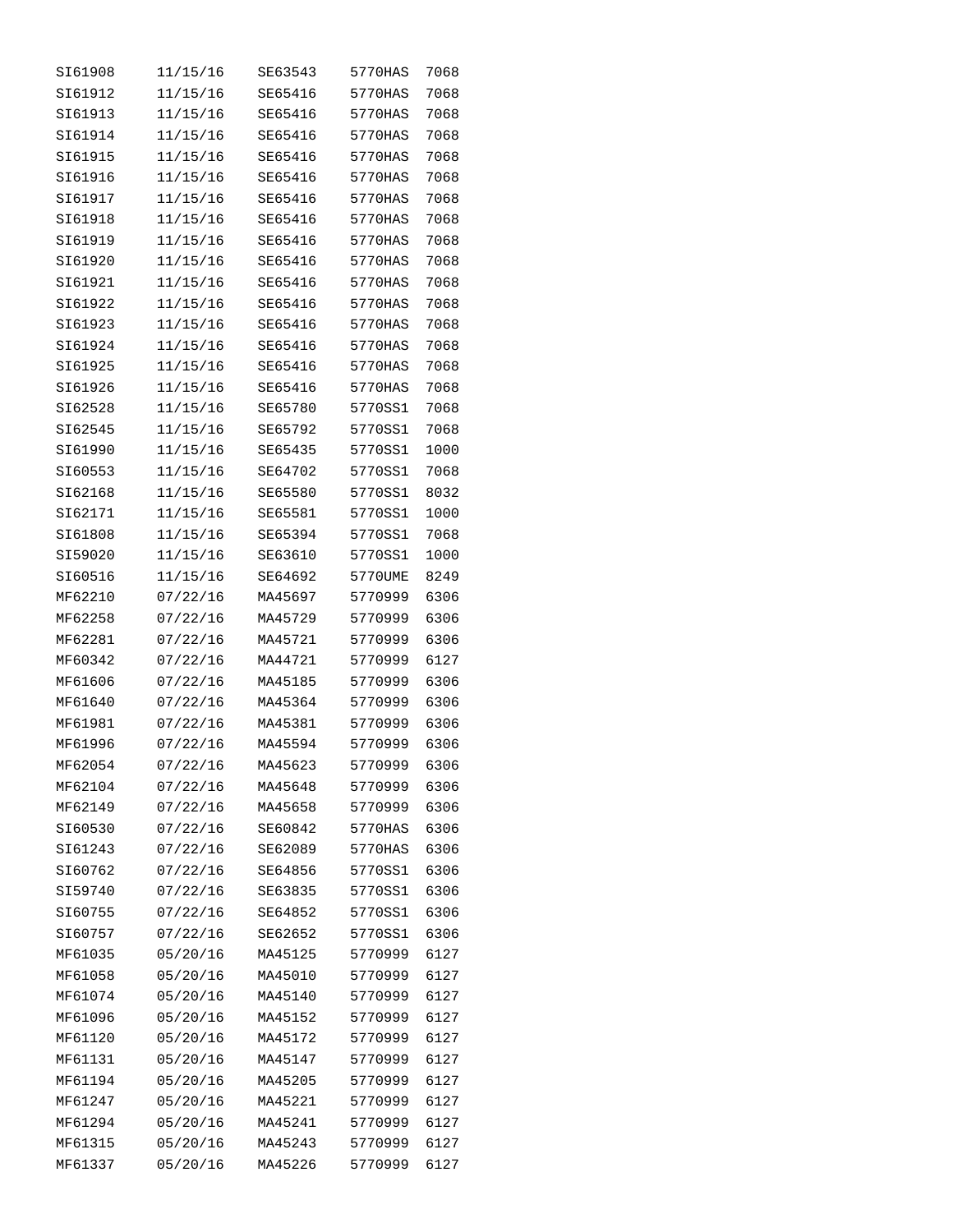| MF61341 | 05/20/16 | MA45250 | 5770999 | 1000 |
|---------|----------|---------|---------|------|
| MF61365 | 05/20/16 | MA45247 | 5770999 | 6127 |
| MF61397 | 05/20/16 | MA45272 | 5770999 | 6127 |
| MF61416 | 05/20/16 | MA45299 | 5770999 | 6127 |
| MF61467 | 05/20/16 | MA45338 | 5770999 | 6127 |
| MF61475 | 05/20/16 | MA45342 | 5770999 | 6127 |
| MF61511 | 05/20/16 | MA45299 | 5770999 | 1000 |
| MF61547 | 05/20/16 | MA45380 | 5770999 | 6306 |
| MF61553 | 05/20/16 | MA45374 | 5770999 | 6127 |
| MF61557 | 05/20/16 | MA45383 | 5770999 | 6127 |
| MF61560 | 05/20/16 | MA45384 | 5770999 | 6127 |
| MF61566 | 05/20/16 | MA45349 | 5770999 | 6306 |
| MF61572 | 05/20/16 | MA45387 | 5770999 | 1000 |
| MF61593 | 05/20/16 | MA45387 | 5770999 | 6127 |
| MF61594 | 05/20/16 | MA45403 | 5770999 | 6127 |
| MF61629 | 05/20/16 | MA45419 | 5770999 | 6127 |
| MF61666 | 05/20/16 | MA45432 | 5770999 | 6127 |
| MF61695 | 05/20/16 | MA45451 | 5770999 | 6127 |
| MF61747 | 05/20/16 | MA45474 | 5770999 | 6127 |
| MF61750 | 05/20/16 | MA45416 | 5770999 | 6127 |
| MF61757 | 05/20/16 | MA45479 | 5770999 | 1000 |
| MF61766 | 05/20/16 | MA45479 | 5770999 | 6127 |
| MF61794 | 05/20/16 | MA45378 | 5770999 | 6127 |
| MF61841 | 05/20/16 | MA45520 | 5770999 | 6127 |
| MF61875 | 05/20/16 | MA45522 | 5770999 | 6127 |
| MF61961 | 05/20/16 | MA45580 | 5770999 | 6306 |
| MF58749 | 05/20/16 | MA43870 | 5770999 | 4276 |
| MF60284 | 05/20/16 | MA44683 | 5770999 | 5310 |
| MF60459 | 05/20/16 | MA44775 | 5770999 | 5310 |
| MF60795 | 05/20/16 | MA44984 | 5770999 | 6127 |
| MF60836 | 05/20/16 | MA45012 | 5770999 | 6127 |
| MF60843 | 05/20/16 | MA45025 | 5770999 | 6127 |
| MF60853 | 05/20/16 | MA45024 | 5770999 | 6127 |
| MF60893 | 05/20/16 | MA45067 | 5770999 | 6306 |
| MF60899 | 05/20/16 | MA45076 | 5770999 | 6127 |
| MF61007 | 05/20/16 | MA45060 | 5770999 | 6127 |
| MF61008 | 05/20/16 | MA45118 | 5770999 | 6127 |
| MF61022 | 05/20/16 | MA45122 | 5770999 | 6127 |
| MF61027 | 05/20/16 | MA45124 | 5770999 | 6127 |
| SI57049 | 05/20/16 | SE62041 | 5770HAS | 6127 |
| SI57050 | 05/20/16 | SE62041 | 5770HAS | 6127 |
| SI57051 | 05/20/16 | SE62041 | 5770HAS | 6127 |
| SI57052 | 05/20/16 | SE62041 | 5770HAS | 6127 |
| SI57053 | 05/20/16 | SE62041 | 5770HAS | 6127 |
| SI57054 | 05/20/16 | SE62041 | 5770HAS | 6127 |
| SI57055 | 05/20/16 | SE62041 | 5770HAS | 6127 |
| SI57056 | 05/20/16 | SE62041 | 5770HAS | 6127 |
| SI57057 | 05/20/16 | SE62041 | 5770HAS | 6127 |
| SI57058 | 05/20/16 | SE62041 | 5770HAS | 6127 |
| SI57059 | 05/20/16 | SE62041 | 5770HAS | 6127 |
| SI57060 | 05/20/16 | SE62041 | 5770HAS | 6127 |
| SI57061 | 05/20/16 | SE62041 | 5770HAS | 6127 |
| SI57062 | 05/20/16 | SE62041 | 5770HAS | 6127 |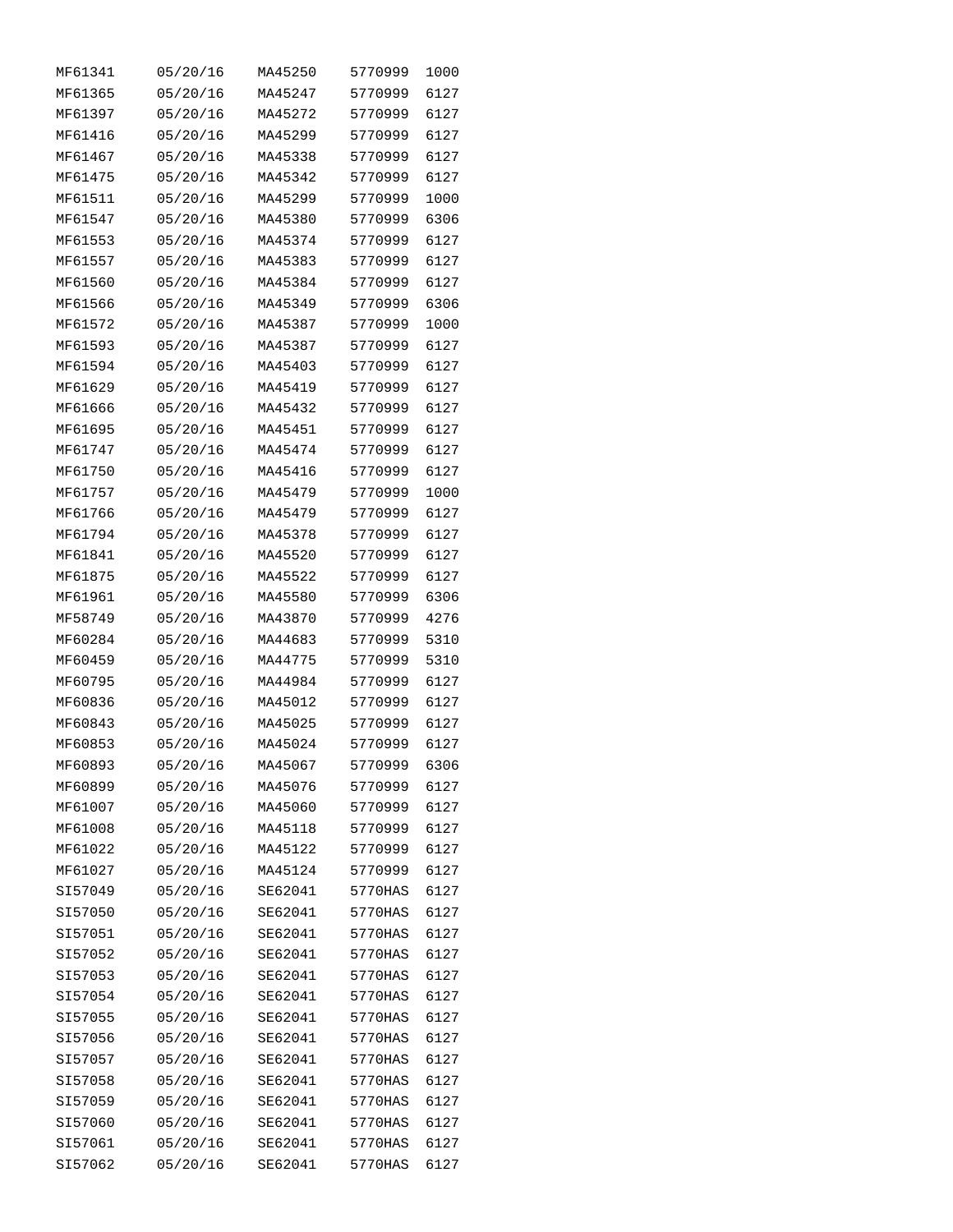| SI57063 | 05/20/16 | SE62041 | 5770HAS | 6127 |
|---------|----------|---------|---------|------|
| SI57064 | 05/20/16 | SE62041 | 5770HAS | 6127 |
| SI57065 | 05/20/16 | SE62041 | 5770HAS | 6127 |
| SI57066 | 05/20/16 | SE62041 | 5770HAS | 6127 |
| SI57509 | 05/20/16 | SE57023 | 5770HAS | 6127 |
| SI57636 | 05/20/16 | SE62594 | 5770HAS | 6127 |
| SI57677 | 05/20/16 | SE62185 | 5770HAS | 6127 |
| SI57678 | 05/20/16 | SE62185 | 5770HAS | 6127 |
| SI57679 | 05/20/16 | SE62185 | 5770HAS | 6127 |
| SI57680 | 05/20/16 | SE62185 | 5770HAS | 6127 |
| SI57681 | 05/20/16 | SE62185 | 5770HAS | 6127 |
| SI57682 | 05/20/16 | SE62185 | 5770HAS | 6127 |
| SI57683 | 05/20/16 | SE62185 | 5770HAS | 6127 |
| SI57684 | 05/20/16 | SE62185 | 5770HAS | 6127 |
| SI57685 | 05/20/16 | SE62185 | 5770HAS | 6127 |
| SI57686 | 05/20/16 | SE62185 | 5770HAS | 6127 |
| SI57687 | 05/20/16 | SE62185 | 5770HAS | 6127 |
| SI57688 | 05/20/16 | SE62185 | 5770HAS | 6127 |
| SI57689 | 05/20/16 | SE62185 | 5770HAS | 6127 |
| SI57690 | 05/20/16 | SE62185 | 5770HAS | 6127 |
| SI57691 | 05/20/16 | SE62185 | 5770HAS | 6127 |
| SI57692 | 05/20/16 | SE62185 | 5770HAS | 6127 |
| SI57693 | 05/20/16 | SE62185 | 5770HAS | 6127 |
| SI57694 | 05/20/16 | SE62185 | 5770HAS | 6127 |
| SI57695 | 05/20/16 | SE62185 | 5770HAS | 6127 |
| SI57696 | 05/20/16 | SE62185 | 5770HAS | 6127 |
| SI57697 | 05/20/16 | SE62185 | 5770HAS | 6127 |
| SI57698 | 05/20/16 | SE62185 | 5770HAS | 6127 |
| SI57699 | 05/20/16 | SE62185 | 5770HAS | 6127 |
| SI57700 | 05/20/16 | SE62185 | 5770HAS | 6127 |
| SI57701 | 05/20/16 | SE62185 | 5770HAS | 6127 |
| SI57702 | 05/20/16 | SE62185 | 5770HAS | 6127 |
| SI57703 | 05/20/16 | SE62185 | 5770HAS | 6127 |
| SI57704 | 05/20/16 | SE62185 | 5770HAS | 6127 |
| SI57705 | 05/20/16 | SE62185 | 5770HAS | 6127 |
| SI57706 | 05/20/16 | SE62185 | 5770HAS | 6127 |
| SI57707 | 05/20/16 | SE62185 | 5770HAS | 6127 |
| SI57708 | 05/20/16 | SE62185 | 5770HAS | 6127 |
| SI57709 | 05/20/16 | SE62185 | 5770HAS | 6127 |
| SI57710 | 05/20/16 | SE62185 | 5770HAS | 6127 |
| SI57711 | 05/20/16 | SE62185 | 5770HAS | 6127 |
| SI57712 | 05/20/16 | SE62185 | 5770HAS | 6127 |
| SI57713 | 05/20/16 | SE62185 | 5770HAS | 6127 |
| SI57714 | 05/20/16 | SE62185 | 5770HAS | 6127 |
| SI57715 | 05/20/16 | SE62185 | 5770HAS | 6127 |
| SI57716 | 05/20/16 | SE62185 | 5770HAS | 6127 |
| SI57717 | 05/20/16 | SE62185 | 5770HAS | 6127 |
| SI57718 | 05/20/16 | SE62185 | 5770HAS | 6127 |
| SI57719 | 05/20/16 | SE62185 | 5770HAS | 6127 |
| SI57720 | 05/20/16 | SE62185 | 5770HAS | 6127 |
| SI57721 | 05/20/16 | SE62185 | 5770HAS | 6127 |
| SI57722 | 05/20/16 | SE62185 | 5770HAS | 6127 |
| SI57723 | 05/20/16 | SE62185 | 5770HAS | 6127 |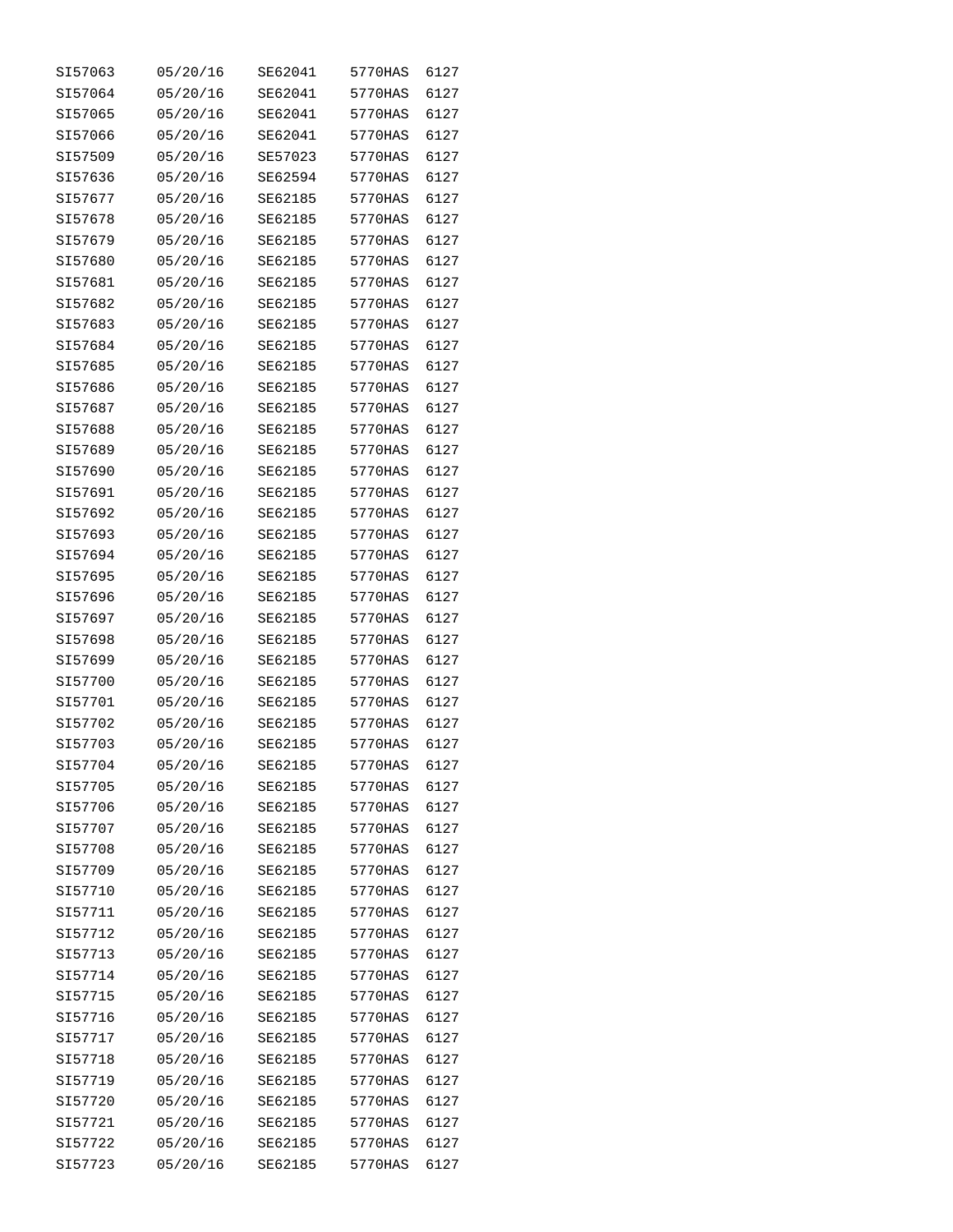| SI57724 | 05/20/16 | SE62185 | 5770HAS | 6127 |
|---------|----------|---------|---------|------|
| SI57725 | 05/20/16 | SE62185 | 5770HAS | 6127 |
| SI57726 | 05/20/16 | SE62185 | 5770HAS | 6127 |
| SI57727 | 05/20/16 | SE62185 | 5770HAS | 6127 |
| SI59974 | 05/20/16 | SE64313 | 5770HAS | 6127 |
| SI57016 | 05/20/16 | SE62041 | 5770HAS | 6127 |
| SI57017 | 05/20/16 | SE62041 | 5770HAS | 6127 |
| SI57018 | 05/20/16 | SE62041 | 5770HAS | 6127 |
| SI57019 | 05/20/16 | SE62041 | 5770HAS | 6127 |
| SI57020 | 05/20/16 | SE62041 | 5770HAS | 6127 |
| SI57021 | 05/20/16 | SE62041 | 5770HAS | 6127 |
| SI57022 | 05/20/16 | SE62041 | 5770HAS | 6127 |
| SI57023 | 05/20/16 | SE62041 | 5770HAS | 6127 |
| SI57024 | 05/20/16 | SE62041 | 5770HAS | 6127 |
| SI57025 | 05/20/16 | SE62041 | 5770HAS | 6127 |
| SI57026 | 05/20/16 | SE62041 | 5770HAS | 6127 |
| SI57027 | 05/20/16 | SE62041 | 5770HAS | 6127 |
|         | 05/20/16 | SE62041 |         |      |
| SI57028 |          |         | 5770HAS | 6127 |
| SI57029 | 05/20/16 | SE62041 | 5770HAS | 6127 |
| SI57030 | 05/20/16 | SE62041 | 5770HAS | 6127 |
| SI57031 | 05/20/16 | SE62041 | 5770HAS | 6127 |
| SI57032 | 05/20/16 | SE62041 | 5770HAS | 6127 |
| SI57033 | 05/20/16 | SE62041 | 5770HAS | 6127 |
| SI57034 | 05/20/16 | SE62041 | 5770HAS | 6127 |
| SI57035 | 05/20/16 | SE62041 | 5770HAS | 6127 |
| SI57036 | 05/20/16 | SE62041 | 5770HAS | 6127 |
| SI57037 | 05/20/16 | SE62041 | 5770HAS | 6127 |
| SI57038 | 05/20/16 | SE62041 | 5770HAS | 6127 |
| SI57039 | 05/20/16 | SE62041 | 5770HAS | 6127 |
| SI57040 | 05/20/16 | SE62041 | 5770HAS | 6127 |
| SI57041 | 05/20/16 | SE62041 | 5770HAS | 6127 |
| SI57042 | 05/20/16 | SE62041 | 5770HAS | 6127 |
| SI57043 | 05/20/16 | SE62041 | 5770HAS | 6127 |
| SI57044 | 05/20/16 | SE62041 | 5770HAS | 6127 |
| SI57045 | 05/20/16 | SE62041 | 5770HAS | 6127 |
| SI57046 | 05/20/16 | SE62041 | 5770HAS | 6127 |
| SI57047 | 05/20/16 | SE62041 | 5770HAS | 6127 |
| SI57048 | 05/20/16 | SE62041 | 5770HAS | 6127 |
| SI59452 | 05/20/16 | SE63400 | 5770SS1 | 6127 |
| SI59573 | 05/20/16 | SE64011 | 5770SS1 | 6127 |
| SI59599 | 05/20/16 | SE64020 | 5770SS1 | 6127 |
| SI59927 | 05/20/16 | SE64273 | 5770SS1 | 6127 |
| SI56794 | 05/20/16 | SE61879 | 5770SS1 | 5310 |
| SI60008 | 05/20/16 | SE64339 | 5770SS1 | 6127 |
| SI60105 | 05/20/16 | SE64371 | 5770SS1 | 6127 |
| SI60255 | 05/20/16 | SE64069 | 5770SS1 | 6306 |
| SI60532 | 05/20/16 | SE64714 | 5770SS1 | 6306 |
| SI56817 | 05/20/16 | SE61895 | 5770SS1 | 5310 |
| SI57587 | 05/20/16 | SE62546 | 5770SS1 | 6127 |
| SI57608 | 05/20/16 | SE62125 | 5770SS1 | 6127 |
| SI58469 | 05/20/16 | SE63151 | 5770SS1 | 6127 |
| SI58880 | 05/20/16 | SE63506 | 5770SS1 | 6127 |
| SI58929 | 05/20/16 | SE63545 | 5770SS1 | 6127 |
|         |          |         |         |      |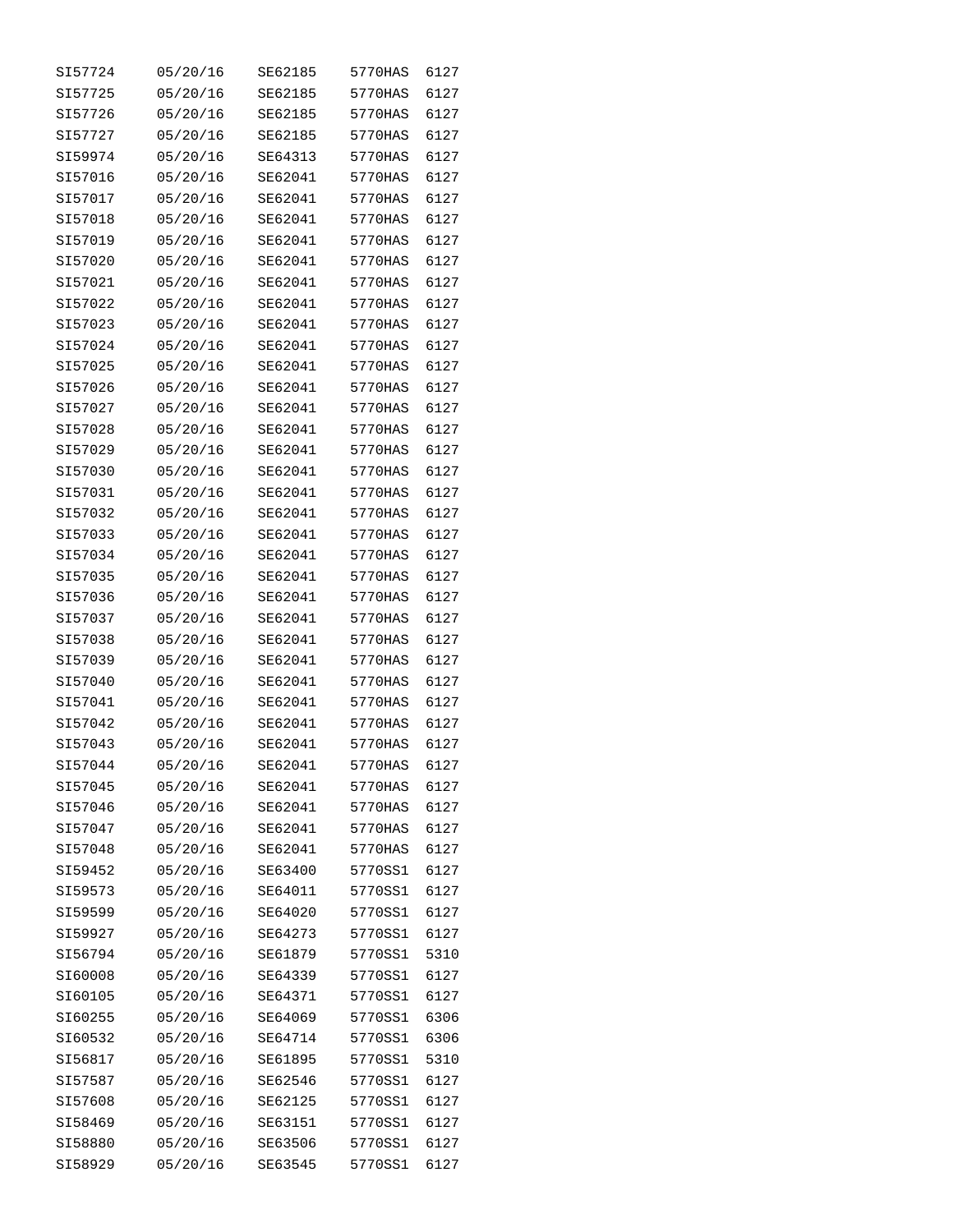| SI59116 | 05/20/16 | SE63213 | 5770SS1 | 6127 |
|---------|----------|---------|---------|------|
| MF60688 | 12/16/15 | MA44787 | 5770999 | 6127 |
| MF60826 | 12/16/15 | MA45014 | 5770999 | 6127 |
| MF60854 | 12/16/15 | MA45037 | 5770999 | 6127 |
| MF60855 | 12/16/15 | MA45038 | 5770999 | 6127 |
| MF60861 | 12/16/15 | MA45040 | 5770999 | 6127 |
| MF60878 | 12/16/15 | MA45052 | 5770999 | 6127 |
| MF59124 | 12/16/15 | MA43121 | 5770999 | 5135 |
| MF60030 | 12/16/15 | MA44526 | 5770999 | 5310 |
| MF60075 | 12/16/15 | MA44579 | 5770999 | 5310 |
| MF60243 | 12/16/15 | MA44665 | 5770999 | 5310 |
| MF60472 | 12/16/15 | MA44783 | 5770999 | 5310 |
| MF60512 | 12/16/15 | MA44809 | 5770999 | 5310 |
| MF60539 | 12/16/15 | MA44823 | 5770999 | 5310 |
| MF60674 | 12/16/15 | MA44912 | 5770999 | 5310 |
| SI56917 | 12/16/15 | SE61958 | 5770HAS | 5310 |
| SI57177 | 12/16/15 | SE62162 | 5770HAS | 5310 |
| SI57302 | 12/16/15 | SE61886 | 5770HAS | 5310 |
| SI57958 | 12/16/15 | SE62849 | 5770HAS | 6127 |
| SI58000 | 12/16/15 | SE61873 | 5770HAS |      |
|         |          |         |         | 6127 |
| SI58036 | 12/16/15 | SE61218 | 5770HAS | 6127 |
| SI55982 | 12/16/15 | SE61187 | 5770HAS | 5310 |
| SI57154 | 12/16/15 | SE62022 | 5770SS1 | 5310 |
| SI58030 | 12/16/15 | SE62483 | 5770SS1 | 6127 |
| SI57584 | 12/16/15 | SE62543 | 5770SS1 | 5310 |
| SI58054 | 12/16/15 | SE62683 | 5770SS1 | 6127 |
| SI58171 | 12/16/15 | SE63042 | 5770SS1 | 6127 |
| SI58243 | 12/16/15 | SE63137 | 5770SS1 | 6127 |
| SI57761 | 12/16/15 | SE59051 | 5770SS1 | 6127 |
| SI57197 | 12/16/15 | SE61914 | 5770SS1 | 5310 |
| MF58496 | 06/11/15 | MA43717 | 5770999 | 4276 |
| MF58254 | 06/11/15 | MA43555 | 5770999 | 4276 |
| MF58840 | 06/11/15 | MA43822 | 5770999 | 4276 |
| MF59104 | 06/11/15 | MA44015 | 5770999 | 5135 |
| MF59214 | 06/11/15 | MA44110 | 5770999 | 5135 |
| MF59465 | 06/11/15 | MA44242 | 5770999 | 5135 |
| MF59145 | 06/11/15 | MA44068 | 5770999 | 5135 |
| MF59333 | 06/11/15 | MA44034 | 5770999 | 5135 |
| MF59674 | 06/11/15 | MA44336 | 5770999 | 5135 |
| MF59691 | 06/11/15 | MA44329 | 5770999 | 5310 |
| MF60120 | 06/11/15 | MA44598 | 5770999 | 5310 |
| MF59183 | 06/11/15 | MA44094 | 5770999 | 5135 |
| MF59298 | 06/11/15 | MA44124 | 5770999 | 5135 |
| MF58709 | 06/11/15 | MA43744 | 5770999 | 4276 |
| MF58482 | 06/11/15 | MA43723 | 5770999 | 4276 |
| MF59851 | 06/11/15 | MA44192 | 5770999 | 5310 |
| MF60029 | 06/11/15 | MA44421 | 5770999 | 5310 |
| MF59859 | 06/11/15 | MA44373 | 5770999 | 5310 |
| MF59775 | 06/11/15 | MA44310 | 5770999 | 5310 |
| MF59822 | 06/11/15 | MA44271 | 5770999 | 5135 |
| MF58676 | 06/11/15 | MA43816 | 5770999 | 5135 |
| MF59043 | 06/11/15 | MA41577 | 5770999 | 5135 |
| MF59590 | 06/11/15 | MA44280 | 5770999 | 5135 |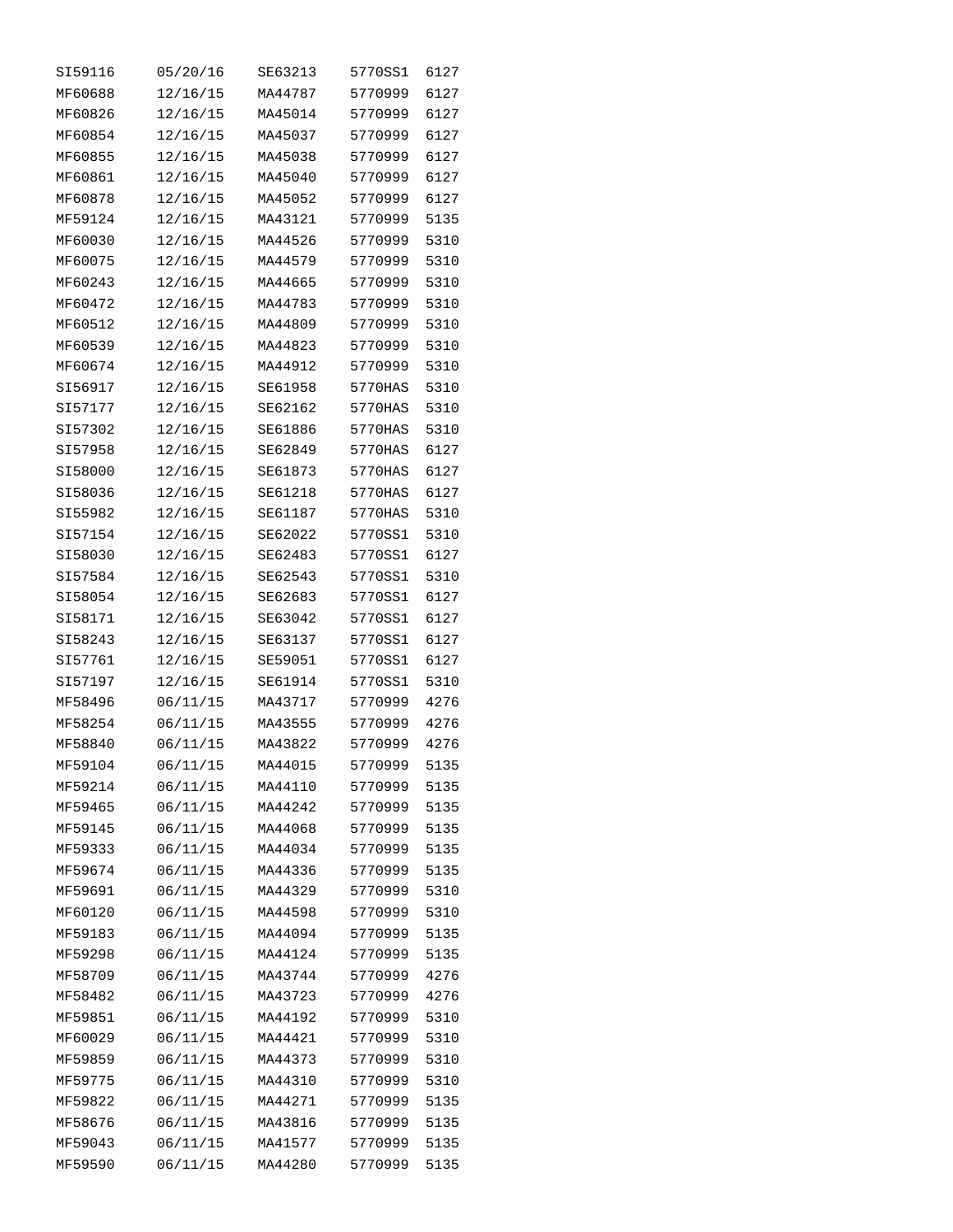| MF59564 | 06/11/15 | MA44290 | 5770999 | 5135 |
|---------|----------|---------|---------|------|
| MF58789 | 06/11/15 | MA43891 | 5770999 | 4276 |
| MF58786 | 06/11/15 | MA43888 | 5770999 | 4276 |
| MF58740 | 06/11/15 | MA43841 | 5770999 | 4276 |
| MF58473 | 06/11/15 | MA43715 | 5770999 | 4276 |
| MF58784 | 06/11/15 | MA43887 | 5770999 | 4276 |
| MF58472 | 06/11/15 | MA43625 | 5770999 | 4276 |
| MF60079 | 06/11/15 | MA44343 | 5770999 | 5310 |
| MF59190 | 06/11/15 | MA43987 | 5770999 | 5135 |
| MF59583 | 06/11/15 | MA44281 | 5770999 | 5135 |
| MF59070 | 06/11/15 | MA44052 | 5770999 | 5135 |
| MF59095 | 06/11/15 | MA44039 | 5770999 | 5135 |
| MF58486 | 06/11/15 | MA43724 | 5770999 | 4276 |
| MF58499 | 06/11/15 | MA43726 | 5770999 | 4276 |
| MF58564 | 06/11/15 | MA43757 | 5770999 | 4276 |
| SI51113 | 06/11/15 | SE56955 | 5770HAS | 4101 |
| SI55603 | 06/11/15 | SE60882 | 5770HAS | 5310 |
| SI55011 | 06/11/15 | SE58617 | 5770HAS | 5135 |
| SI53938 | 06/11/15 | SE59629 | 5770HAS | 5135 |
| SI53638 | 06/11/15 | SE59405 | 5770HAS | 5135 |
| SI53631 |          | SE59395 |         |      |
|         | 06/11/15 |         | 5770HAS | 5135 |
| SI53608 | 06/11/15 | SE59300 | 5770HAS | 5135 |
| SI53480 | 06/11/15 | SE59179 | 5770HAS | 5135 |
| SI53476 | 06/11/15 | SE58472 | 5770HAS | 5135 |
| SI55303 | 06/11/15 | SE60598 | 5770HAS | 5310 |
| SI54321 | 06/11/15 | SE59933 | 5770HAS | 5135 |
| SI52665 | 06/11/15 | SE58453 | 5770HAS | 4276 |
| SI51913 | 06/11/15 | SE57492 | 5770HAS | 4101 |
| SI56810 | 06/11/15 | SE61867 | 5770SS1 | 5310 |
| SI56648 | 06/11/15 | SE61742 | 5770SS1 | 5310 |
| SI55886 | 06/11/15 | SE60855 | 5770SS1 | 5310 |
| SI56614 | 06/11/15 | SE61669 | 5770SS1 | 5310 |
| SI56541 | 06/11/15 | SE61193 | 5770SS1 | 5310 |
| SI55306 | 06/11/15 | SE59582 | 5770SS1 | 5135 |
| SI52648 | 06/11/15 | SE58435 | 5770SS1 | 4276 |
| SI51575 | 06/11/15 | SE57440 | 5770SS1 | 4101 |
| SI56562 | 06/11/15 | SE61598 | 5770SS1 | 5310 |
| SI53479 | 06/11/15 | SE59217 | 5770SS1 | 4276 |
| SI56561 | 06/11/15 | SE61661 | 5770SS1 | 5310 |
| SI56347 | 06/11/15 | SE61560 | 5770SS1 | 5310 |
| SI52863 | 06/11/15 | SE58650 | 5770SS1 | 4276 |
| SI56013 | 06/11/15 | SE61227 | 5770SS1 | 5135 |
| SI55073 | 06/11/15 | SE59644 | 5770SS1 | 5135 |
| SI55031 | 06/11/15 | SE60417 | 5770SS1 | 5135 |
| SI54515 | 06/11/15 | SE59971 | 5770SS1 | 5135 |
| SI53649 | 06/11/15 | SE59414 | 5770SS1 | 4276 |
| SI52904 | 06/11/15 | SE58690 | 5770SS1 | 4276 |
| SI52813 | 06/11/15 | SE58206 | 5770SS1 | 4276 |
| SI52359 | 06/11/15 | SE58144 | 5770SS1 | 4101 |
| SI51262 | 06/11/15 | SE57118 | 5770SS1 | 4101 |
| SI51439 | 06/11/15 | SE57305 | 5770SS1 | 4101 |
| SI54974 | 06/11/15 | SE60343 | 5770SS1 | 5135 |
| MF57991 | 04/29/14 | MA42297 | 5770999 | 4101 |